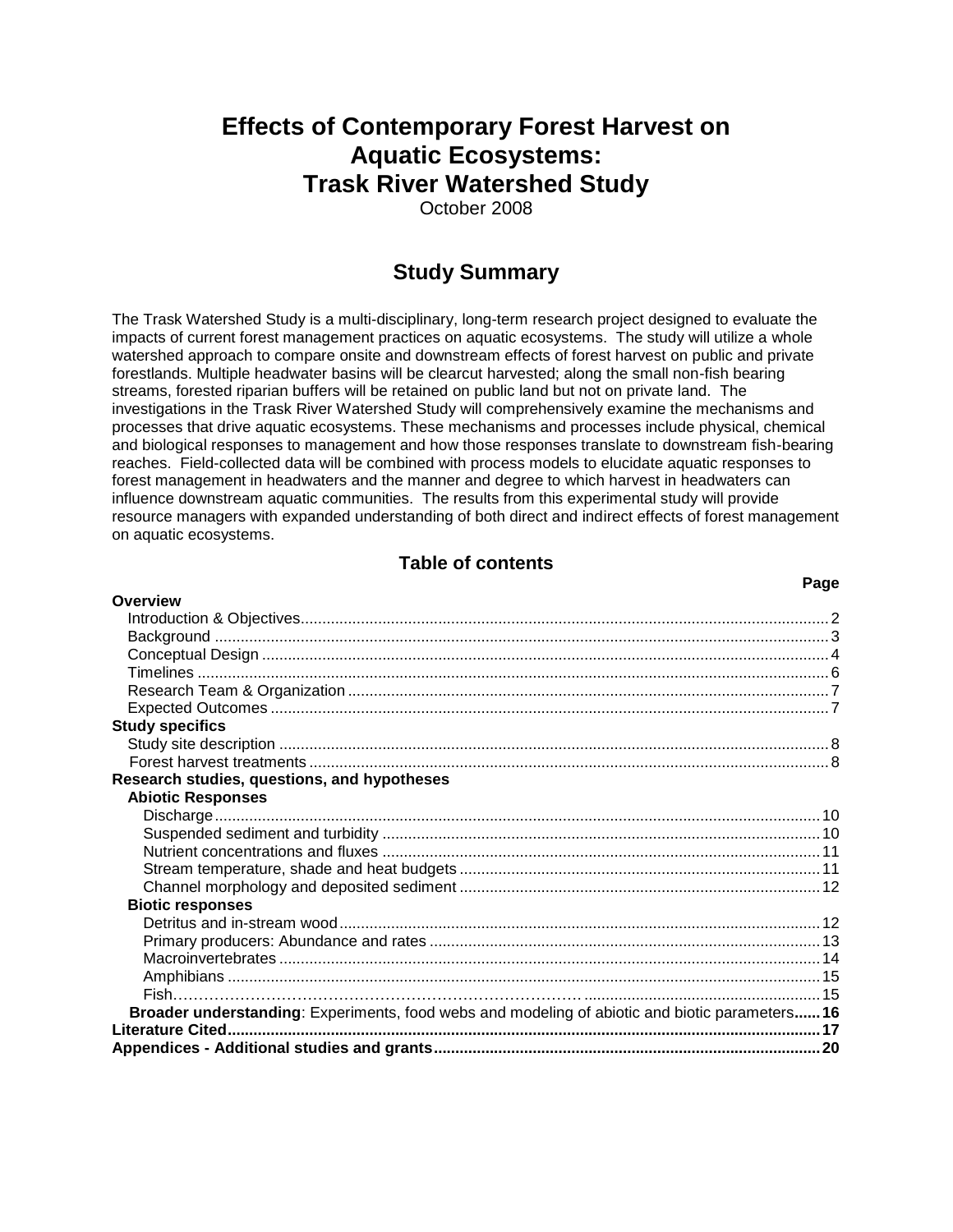# **Overview**

# <span id="page-1-0"></span>*Introduction & Objectives*

Experimental studies at a watershed scale have long played a role in the formulation and application of forest management techniques and regulations in the Pacific Northwest. Paired watershed studies have been implemented extensively on USFS Experimental Forests as a means of quantifying impacts of forest management on water quality and quantity and was instituted in Oregon in the early 1950's with the watershed studies at the HJ Andrews Experimental Forest in the Cascade Mountains and the Alsea Watershed Study in the Coast Range. The Alsea and later Carnation Creek studies on Vancouver Island expanded the scope of pre- vs. post-, treatment vs. reference watershed study design to examine the

impacts of timber harvest on fish. The understanding gained from prior studies has been incorporated into Federal and State watershed and forest management guidelines on both public and private lands. The presence of riparian buffers, the decline in broad-cast burning, and the retention of coarse wood in streams are among the practices influenced by these and other studies.

The early studies of effects of forest management in the Pacific Northwest occurred during harvest of old growth conifer forests. Now, second growth forests are being harvested, stricter forest guidelines are in place and new questions occur about current best management practices. In response to these information needs, a new set of comparative watershed studies have begun in the Pacific Northwest. In Oregon, studies collaborating through the Watershed Research Cooperative (WRC; Figure 1) at Oregon State University are using comparable methods across sites to evaluate the effectiveness of the state forest practices regulations at minimizing impacts of timber



**Figure 1.** Locations of studies collaborating in the Watershed Research Cooperative

harvest to aquatic resources. These studies are designed by multi-disciplinary teams of scientists working in cooperation with private landowners and public agencies.

The Oregon Forest Practices Act was the first in the United States to include provisions for the protection of water quality and fish habitat. Presently, regulations for harvest along small, perennial, non fishbearing streams are less stringent than along fish bearing streams or streams designated for drinking water use. In addition, publicly owned forests may have more stringent regulations than private timberlands. Harvest in the Trask River Watershed Study will meet current management guidelines on state and private forests. It will involve clearcutting on upslopes with riparian buffers along small streams on state land and no buffers on private land. However in the watershed managed by BLM, upslope harvest will be thinning.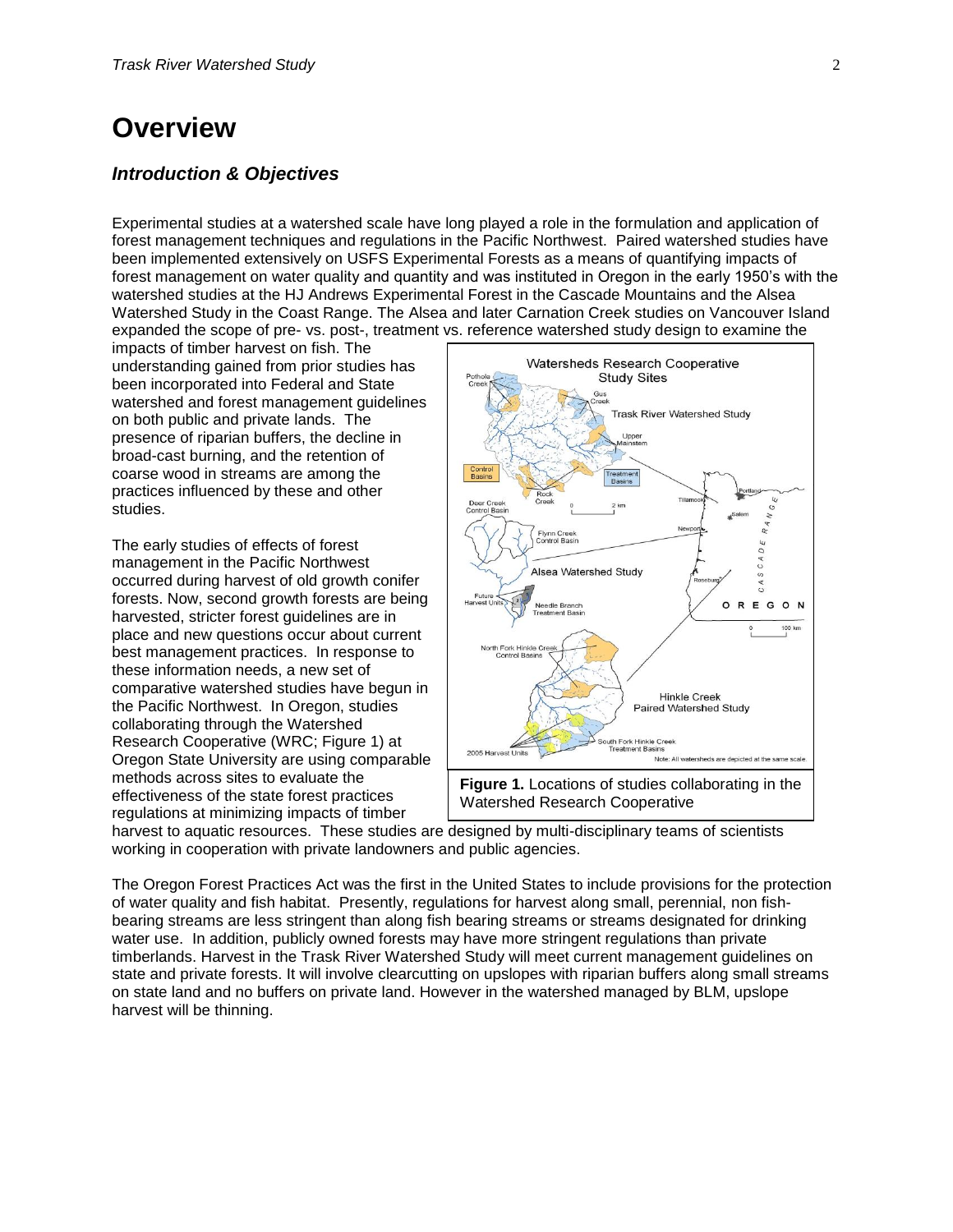

The Trask River Watershed Study will use multiple basins (Figure 2) to assess not only the onsite impacts of forest management on aquatic ecosystems in headwaters but also the possible effects to downstream reaches containing fish. Over the ten plus year duration of the study, the Trask group will examine a suite of abiotic and biotic processes and linkages among trophic levels, including discharge, primary and secondary production, water temperature, macroinvertebrate communities and fish populations and behavior. Pretreatment period will be used to gather baseline data and characterize variability as well as examine processes driving these food web dynamics. Researchers plan to implement smaller-scale experiments in both the field and the laboratory. Results from findings will be incorporated to models to explore landscape implications and processes influenced by forest management.

The findings from this study will contribute to examinations of the effectiveness of current management practices on public and private forests, and will provide land managers with the tools and data to evaluate competing priorities in managing Oregon's forests in the future.

# <span id="page-2-0"></span>*Background*

Forest harvest and associated activities, including road construction, can lead to changes in local terrestrial and aquatic ecosystems through biotic and abiotic processes. Water quantity (timing, magnitude of flows), water quality (temperature, nutrients, sediments), inputs of riparian materials (leaves, wood), and watershed geomorphology can all be modified by forest management. Changes to these and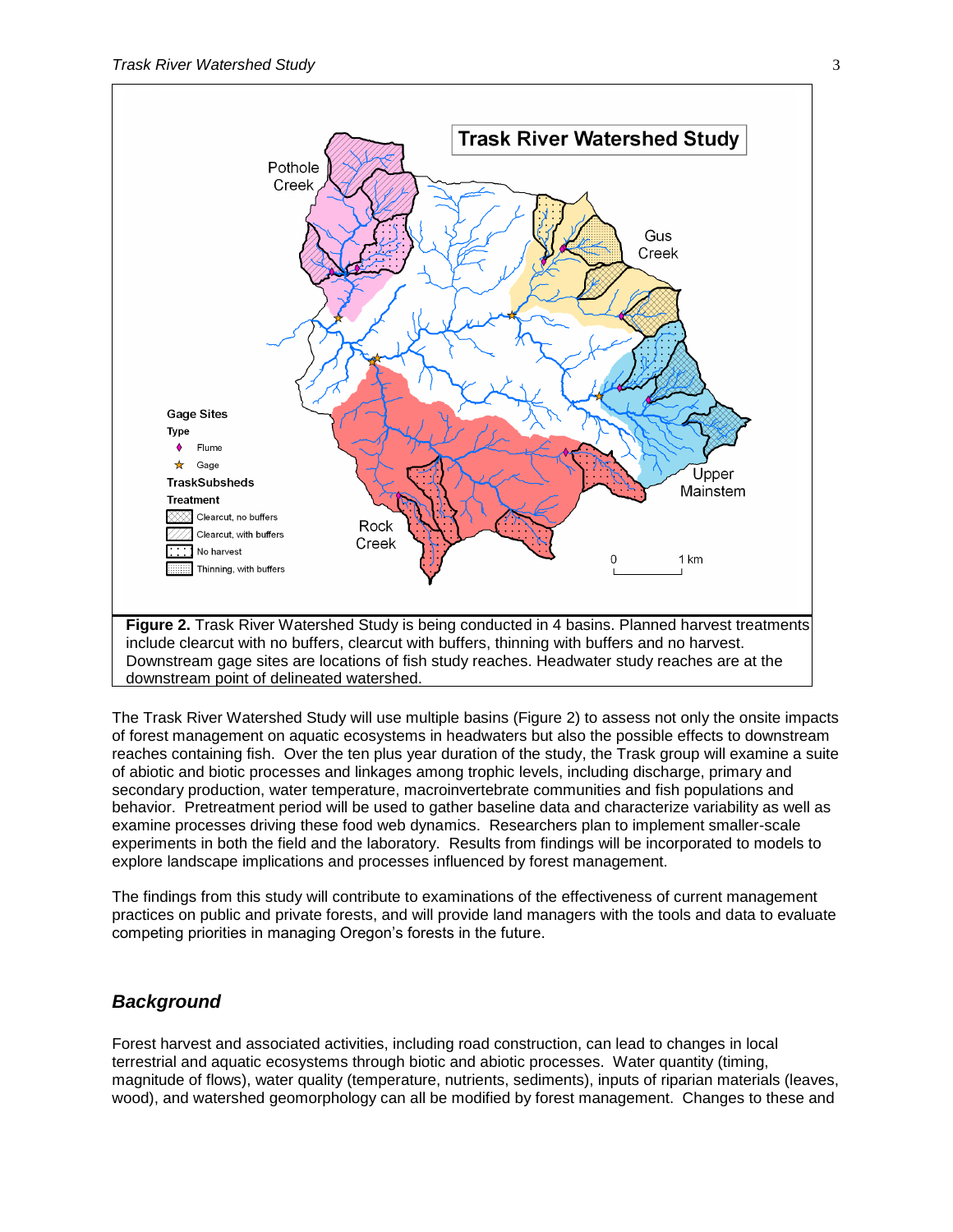other parameters can have both direct and indirect effects on the habitats, populations and communities of stream-dwelling organisms, including algae, invertebrates, amphibians and fish (see review edited by Salo and Cundy 1987; Meehan 1991; Northcote and Hartman 2004).

The removal of overstory vegetation influences the amount of water intercepted or evaporated, the rate of snow accumulation and melt, soil moisture storage via evapotranspiration, and rates of soil disturbance and erosion. Peak discharges, which can increase after forest harvest (Jones and Grant 1996; Hartman 2004), have been linked with potential changes in sediment transport dynamics (Moore and Wondzell 2005b). Forest roads also have the potential to alter the rates and pathways of water and sediment delivery by intercepting and redistributing subsurface flow (Wemple and Jones 2003).

Removal of streamside vegetation canopy increases the total radiant energy reaching the stream surface, which in turn may lead to rises in water temperature, a parameter which controls the rates of numerous biological processes, such as growth of aquatic organisms. Increases in energy and light can also affect growth rates and abundance of aquatic primary producers, such as algae, which in turn will have impacts on aquatic species and stream food webs. The inputs of leaves and other terrestrial plant detritus, including large wood, are critical to the energy budget and in-channel habitat for many aquatic organisms and may be significantly changed by forest harvest. Additional changes to stream organisms may result from the short- or long-term changes to nutrient budgets associated with forest harvest (e.g., Bormann and Likens 1979; Hartman 2004).

The Trask River Watershed Study is examining these impacts of forest management operations on small, headwater streams and the extent to which these effects are transferred downstream. Small streams are tightly coupled with terrestrial ecosystems, making them potentially more responsive to forest harvest than larger, downstream systems (Moore and Richardson 2003). Small, non-fish-bearing streams may comprise 80% or more of the stream length in a drainage network (Benda et al. 2005). Impacts to small streams have the potential to have downstream repercussions because they transport water, energy, organic and inorganic materials, thereby influencing the characteristics of downstream aquatic communities and habitats.

Despite the potential for forest management in headwater streams to affect downstream aquatic areas, there have been comparatively few attempts to quantify the full range of physical, chemical and biological cumulative impacts (e.g., Reid 1998; Hartman 2004). Previous studies, whether experimental or descriptive, focused largely on local sites (reviews in Moore et al. 2005a; Moore and Wondzell 2005b), or fish populations (Moring and Lantz 1975; Hall 2008). Studies that examined downstream effects did so largely through post-hoc survey methods or employed a space-for-time substitution (e.g., Hicks et al. 1991; Beschta and 1988; Smith et al. 2003). There has been some studies interested in predicting cumulative effects of forest management (e.g., Ziemer et al. 1991; Reid 1993), but these efforts have lacked a strong empirical basis and generally focused on physical parameters.

# <span id="page-3-0"></span>*Conceptual Design*

The Trask River Watershed Study will use multiple sites to examine both the local and downstream impacts of forest harvest on a full range of both physical and biological parameters. The design includes long-term measurements both before and after forest harvest across a heterogeneous landscape. Stream ecosystems are complex with multiple linkages among system components and processes (Figure 3). Forest harvest and associated management can directly impact hydrology, sediment, nutrients and incoming energy; these effects have the potential to cascade through stream ecosystems influencing individuals, populations, communities, standing stocks, and connectivity at multiple points through space and time (Northcote and Hartman 2004). The Trask study will attempt to elucidate the underlying processes responsible for observed changes in system condition.

The Trask science team has constructed simple conceptual models to generate hypotheses and develop methods for evaluating physical and biological responses to forest harvest in headwater streams and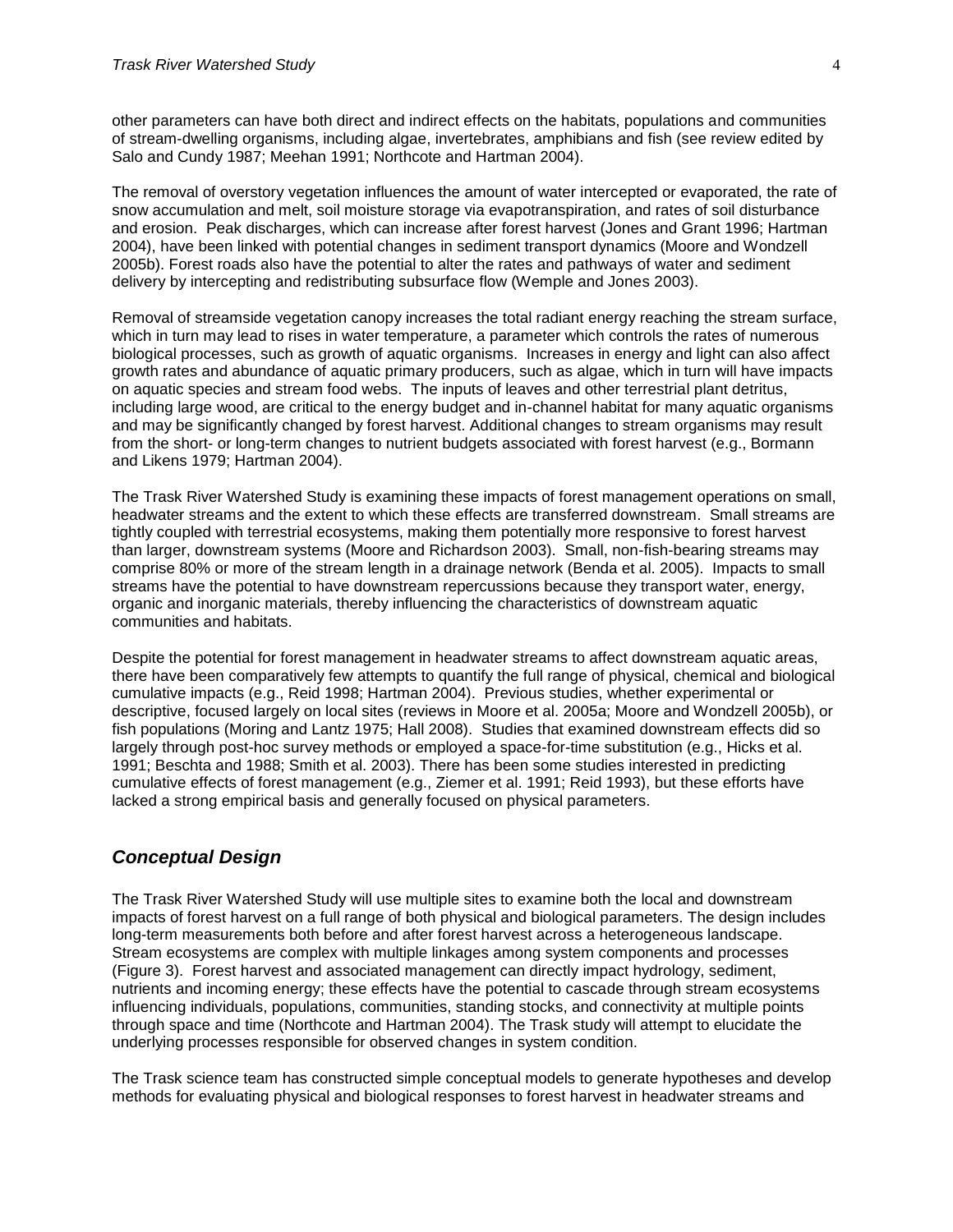downstream fish-bearing reaches. The goals are to document responses to forest harvest and to improve our understanding of processes and mechanisms responsible. Key individual, community and ecosystem processes have been identified through this initial modeling process and will form the basis of long-term measurements and experimental studies. The original conceptual models will be refined as linkages among ecosystem elements and processes are identified, and with increased understanding of relationships between headwater and downstream sites. Laboratory experiments will be conducted to quantify linkages that can not be determined through field observations.



During the Trask study, we will be quantifying hydrologic and sediment dynamics as well as densities of vertebrates and invertebrates. However, many long-term studies have found wide fluctuations in abiotic and biotic parameters even in undisturbed systems; this variation can make detection of the effects of disturbance difficult to determine. We also recognize there is inherent landscape variability in both geology and landuse history in the study area, and therefore the responses of fishes, amphibians, macroinvertebrates, primary producers, aquatic habitat, and water quality and quantity will vary within and between treatments. Therefore, we will incorporate this variability by study of processes and will implement models with these data to evaluate effects of forest operations on abiotic and biotic responses. We will also expect that by studying processes, such as hydraulic retention, rates of production, shifts in timing of life history stages, growth and feeding, we will better understand responses to forest operations and be able to extrapolate our findings to new areas.

The experimental design for the Trask River Watershed Study incorporates nested and paired studies. On-site responses to forest harvest will be evaluated in small, non-fish bearing streams as well as downstream responses in fish bearing reaches. The Trask science team, in conjunction with managers, identified four basins within the Trask Study Area to be used for research: Pothole Creek, Gus Creek, Upper Main, and Rock Creek. Within each of these basins, three to four small streams in headwater watersheds (areas of 25 to 50 ha) will be intensively studied (Figure 4). Three of these basins will have forest harvest in the headwaters (Pothole Creek, Gus Creek, Upper Main) and one basin will remain a reference (Rock Creek). Within each basin, one watershed will not be harvested, thereby serving as a within-basin reference (Figure 4, Table 1). In these treated basins, harvesting will occur around the headwater, non-fish bearing portion of the stream network. In two of the basins, the type of harvest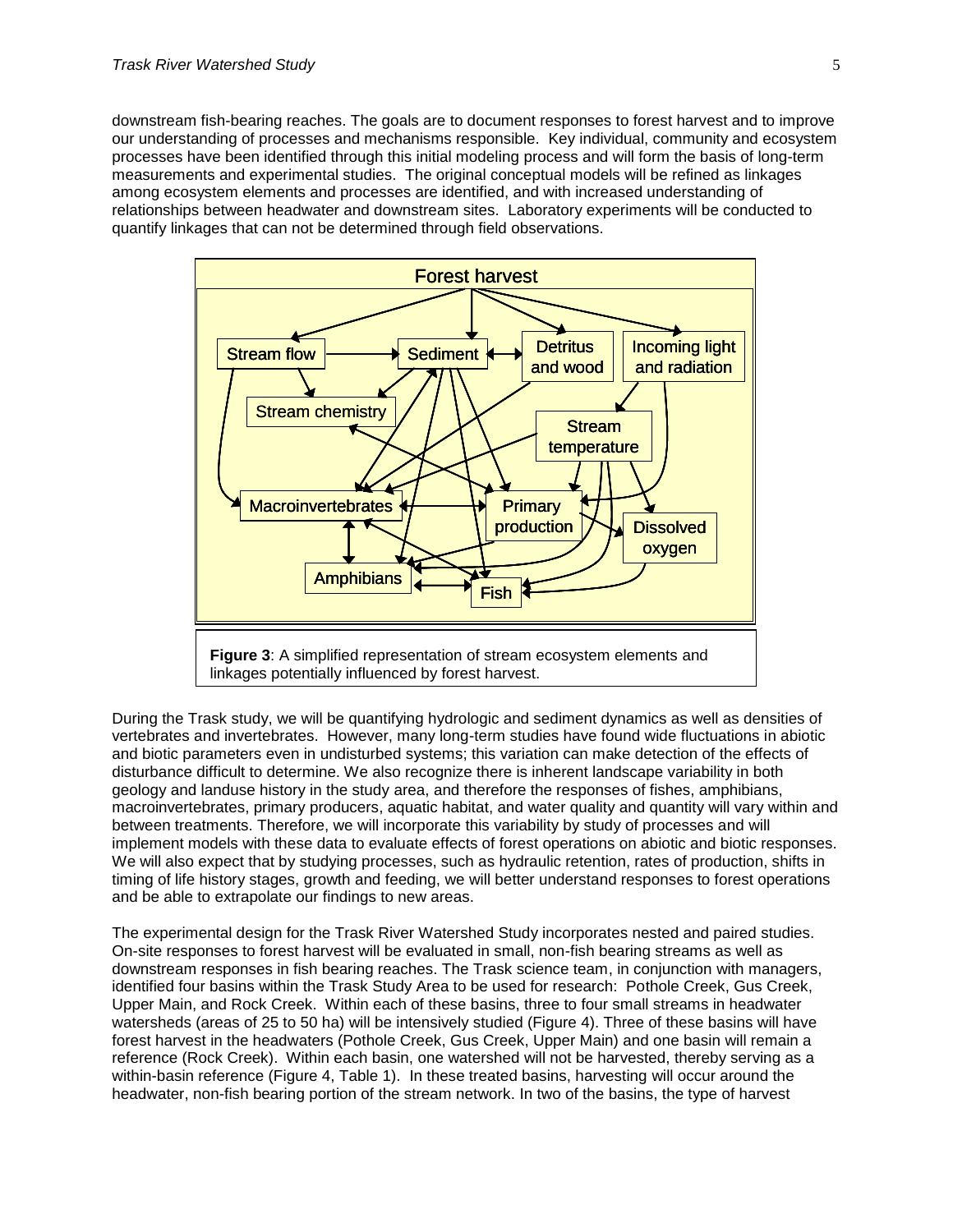treatment will be uniform to better characterize the downstream responses to a specific type of harvest (Figure 4). However, due to mixed ownership in Gus Creek, one watershed will be thinned and two will be clearcut. In general, treatments will maximize the amount of harvest acres within normal operational approaches (i.e. 120 acre limit, road construction appropriate for harvest, no harvest around Oregon Type-F streams).



**Figure 4.** Planned harvest units in headwater watersheds. Ownership of land is shown. PH = Pothole, GS = Gus Creek, UM = Upper Main, RC =Rock.

# <span id="page-5-0"></span>*Timelines*

The study duration is 2006-2016. This study will provide long-term data for a number of variables both pre- and post-treatment. Exploratory data collection began in 2006 and more comprehensive studies in 2007.

- 2007-2010: Pre-treatment
- 2011: Road Construction
- 2012: Harvest
- 2013-2016 Post-harvest data collection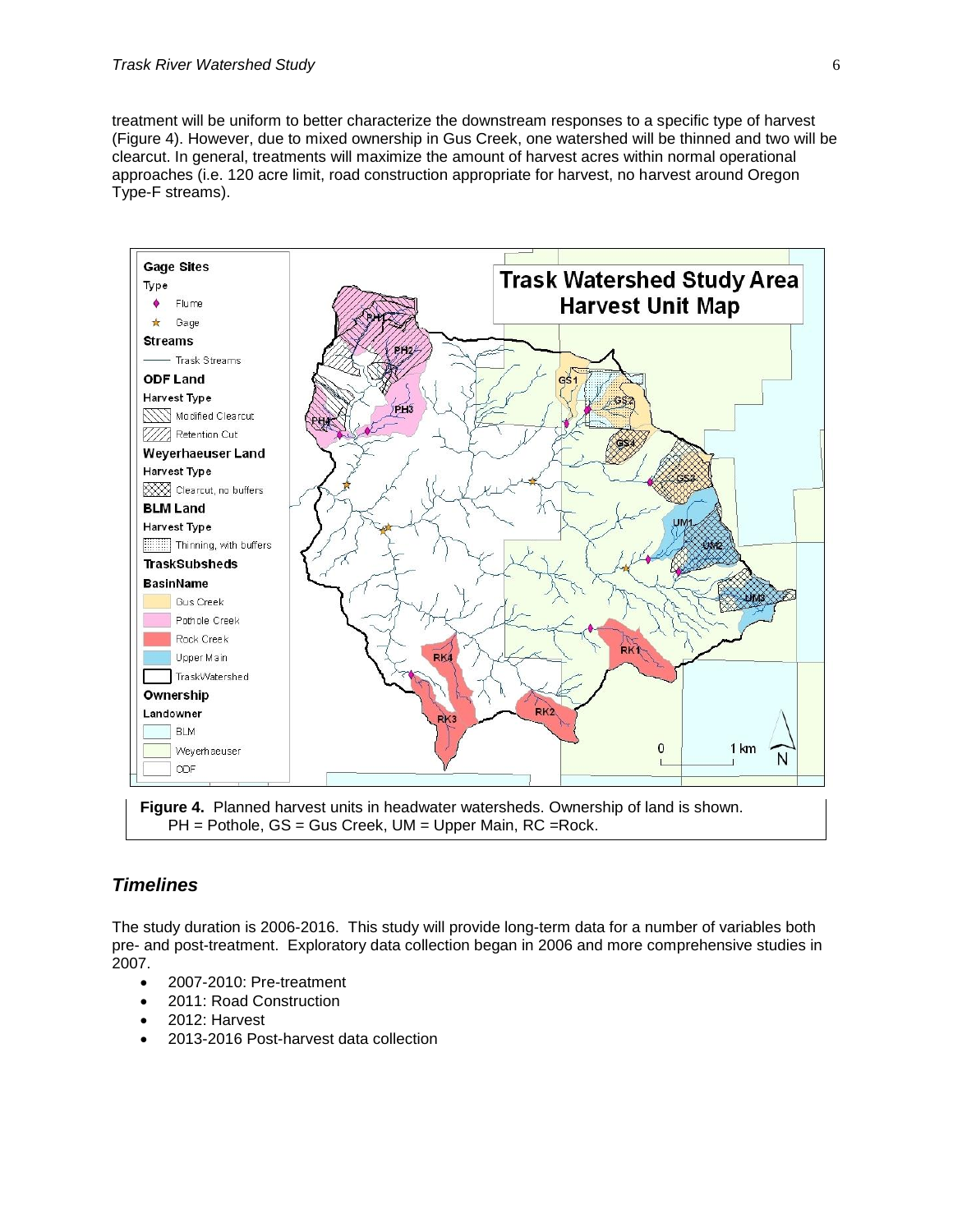# <span id="page-6-0"></span>*Research Team & Organization*

Trask researchers are an interdisciplinary and interagency group of scientists with expertise in key areas. Dr. Sherri Johnson, *PNW Research, US Forest Service* and Dr. Bob Bilby, *Weyerhaeuser Company* serve as Co-Science leads. The Science team includes Dr. Jason Dunham, *USGS FRESC;* Dr. Arne Skaugset, *OSU Forest Engineering and Resource Management;* Dr. Michael Adams, *USGS FRESC;* Dr. Judy Li*, OSU Fisheries and Wildlife;* Dr. David Wooster, *OSU Ag Exp Station;* Liz Dent, *Oregon Dept of Forestry;* Maryanne Reiter, *Weyerhaeuser Company;* Doug Bateman, *OSU Forest Engineering;* Linda Ashkenas, *OSU Fisheries and Wildlife;* Nate Chelgren*, USGS FRESC;* Bill Gerth, *OSU Fisheries and Wildlife;* Amy Simmons, *OSU Forest Engineering and Resource Management;* Janel Sobota, *OSU Fisheries and Wildlife.* 

Research planning, sampling logistics and results are discussed at frequent Team meetings and field trips. Additional scientists are frequently consulted for input on study plans and methods or to coordinate field visits to comparable projects. The Trask Science group also communicates regularly outside of the traditional scientific community; frequent interactions occur with community groups, including Tillamook County and NGOs (such as Watershed councils, EcoTrust, Oregon Trout and Tillamook Estuary Partnership); forest industry representatives (Oregon Forest Industries Council, National Council for Air and Stream Improvement), participating land owners (Weyerhaeuser Company, Oregon Dept. of Forestry, and Bureau of Land Management), industry representatives (Plum Creek Timber Company, Roseburg Timber Company), state agencies (Oregon Dept. of Environmental Quality, Oregon Dept of Fisheries and Wildlife) and federal agencies (USFS, USGS, BLM). Collaboration and integration also occurs among other studies within the Watershed Research Cooperative (Hinkle Creek and New Alsea Watershed Studies) and the H.J. Andrews Experimental Forest. Frequent interactions and sharing of results occur in many venues and as a result of overlap of individuals among projects and during local, regional and national scientific meetings and field tours.

A major responsibility for Trask researchers is providing data and metadata to networked databases so that others can use data in years to come. The Trask team has set up shared data directories in the OSU Forestry Computing Network. Web sites of the WRC and ODF are used to post study plans, cleaned data and metadata, participant activities and summaries of findings.

ODF and Weyerhaeuser Company are providing long term funding for the core Trask Watershed Research Study. Findings will be shared in tours, peer reviewed publications, reports, online datasets and workshops. Funding for additional research is being sought through competitive grants and proposals. Summaries of newly funded research projects or core studies that have obtained additional funding for expanded research are included in the appendices and will be updated regularly.

# <span id="page-6-1"></span>*Expected Outcomes*

Results from the first generation of watershed studies had a profound impact on development of contemporary forest practices (Hall et al. 2004). We expect findings of the Trask and other WRC studies will similarly benefit state and private forest landowners and natural resource managers by expanding the understanding of key linkages between forest practices and aquatic habitat. This improved understanding will enable state and federal agencies to develop and refine contemporary forest management strategies to protect and restore aquatic habitat while enabling forest owners to profitably manage their lands. In addition, Trask research in conjunction with other watershed studies in the region will provide fundamental information on the organization and function of stream ecosystems in the Pacific Northwest. This improved knowledge will ultimately enable more efficient and effective distribution of resources available to restore streams in western Oregon.

The results of this research must be easily accessible by technical and non-technical audiences to be most useful. Information will be disseminated to the scientific community through journal publications and presentations at scientific meetings and to managers and broader audiences through regional workshops,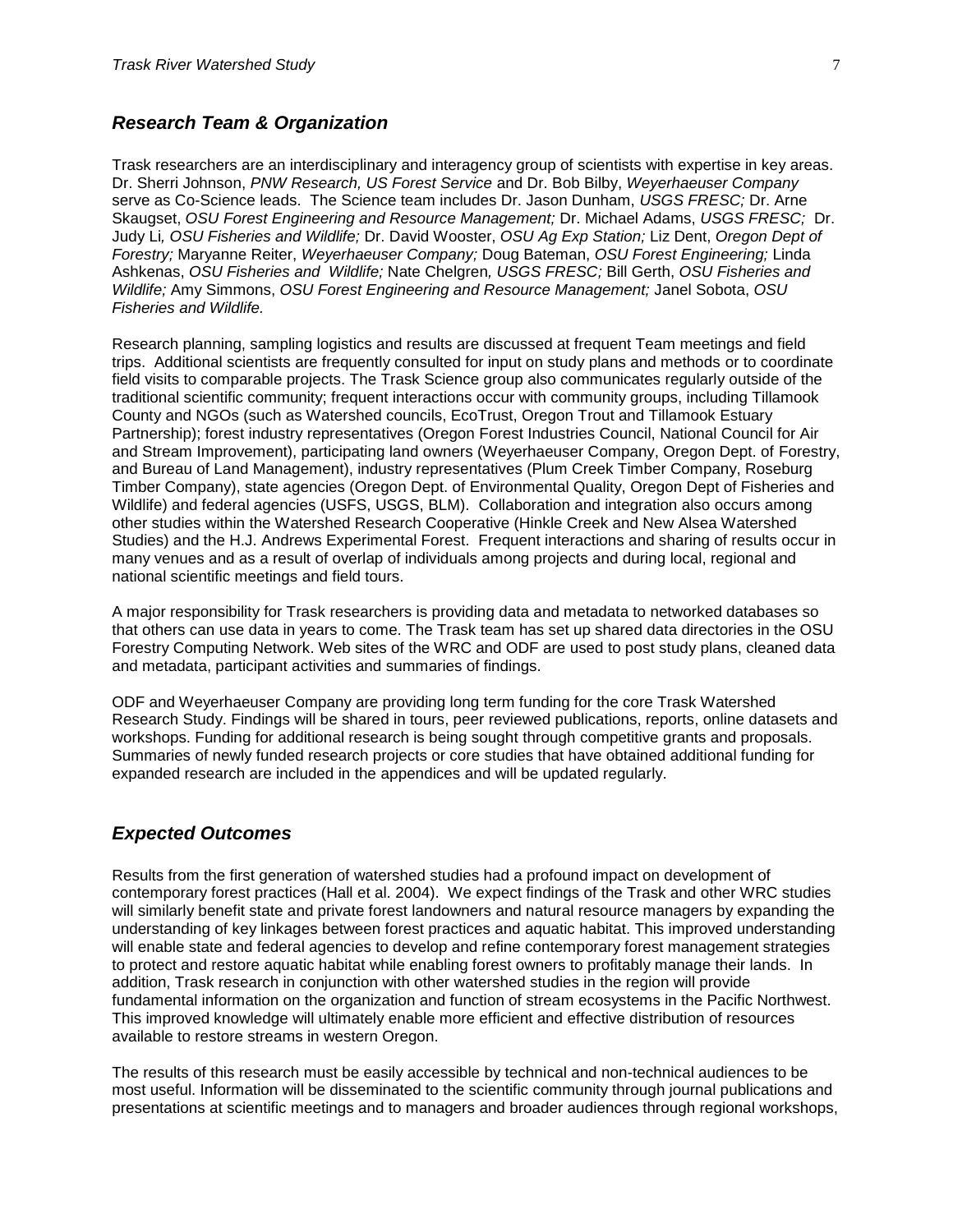field tours, newsletters, and information posted on the Trask and WRC websites. The Trask and WRC are working with the outreach program at the OSU College of Forestry to ensure the communication strategies are as effective as possible.

# <span id="page-7-0"></span>**Study specifics**

# <span id="page-7-1"></span>*Study Site Description*

The study site is in upper 25 square km of the East Fork of the South Fork of the Trask River, in the northern Oregon Coast Range. The East Fork of the South Fork of the Trask eventually joins the main Trask River, and is one of the five major rivers flowing into Tillamook Bay. The primary landowners are the Oregon Department of Forestry (ODF, Tillamook State Forest) and Weyerhaeuser Company, with a small area administered by the Bureau of Land Management.

Elevations range from 1,100 m at the top of Trask Mountain to 275 m at the downstream terminus of the study area. This region experiences wet winters, relatively dry summers and mild temperatures throughout the year. Heavy precipitation results from moist air masses moving off the Pacific Ocean. Mean annual precipitation ranges from 175 cm to 500 cm, with the majority falling in the winter months of November, December, and January, occasionally as snow (OWEB 1995).

Fish bearing stream channels within the study area range from relatively wide, low gradient alluvial reaches to highly constrained, steep, bedrock channels. Headwater streams also exhibit a wide range of channel gradients and confinement due to variable geology. The bedrock geology of the study area is a mix of igneous and sedimentary formations dating back 40 to 60 million years (Wells et al. 1994). Lowergradient, unconfined channels tend to be more prevalent on the sedimentary formations. Large wood is scarce in many streams throughout the watershed due to past fires and subsequent salvage logging.

Much of the study area was impacted by the Tillamook Burns, which consisted of at least four different fires between 1933 and 1951. The 1933 fire extended over 240,000 acres near Hebo. The second Tillamook fire occurred in 1939 and burned approximately 190,000 acres near Saddle Mountain. The third Tillamook Burn occurred in 1945 and consumed 180,000 acres between the Wilson River and Salmonberry Creek. The final burn in the Elkhorn and North Fork Trask area occurred in 1951 across 33,000 acres. All except the first fire included the Trask study area. Salvage logging of the both burned and unburned areas occurred in the 1950s within the research basin and areas were replanted during the 1950's and 1960's.

The present overstory vegetation is predominantly second-growth Douglas-fir (*Pseudotsuga menziesii*), while red alder (*Alnus rubra*) predominates along many stream channels and onto selected hillslopes. Since 2000, some thinning has occurred in ODF lands and a limited amount of clearcut harvest has occurred on portions of Weyerhaeuser property. In addition to the early logging legacy, the present-day road system in the Trask Study Area was developed prior to 1955. Both Weyerhaeuser and ODF have maintained this road network, with some additional spur construction (see Contextual Analysis for more detail). However, there are numerous old roads and skid trails still evident on the landscape.

# <span id="page-7-2"></span>*Forest harvest treatments*

- Clearcut with Forest Practices Act restrictions and no leave-tree buffers (Upper Main basin, Weyerhaeuser ownership). Upper Main 1 (headwater basin) will not be treated and will serve as the within-cluster reference.
- Clearcut with State Forest Management Plan leave-tree buffers (Pothole basin, Tillamook State Forest ownership). Pothole 3 (headwater basin) will not be treated and will serve as the withincluster reference.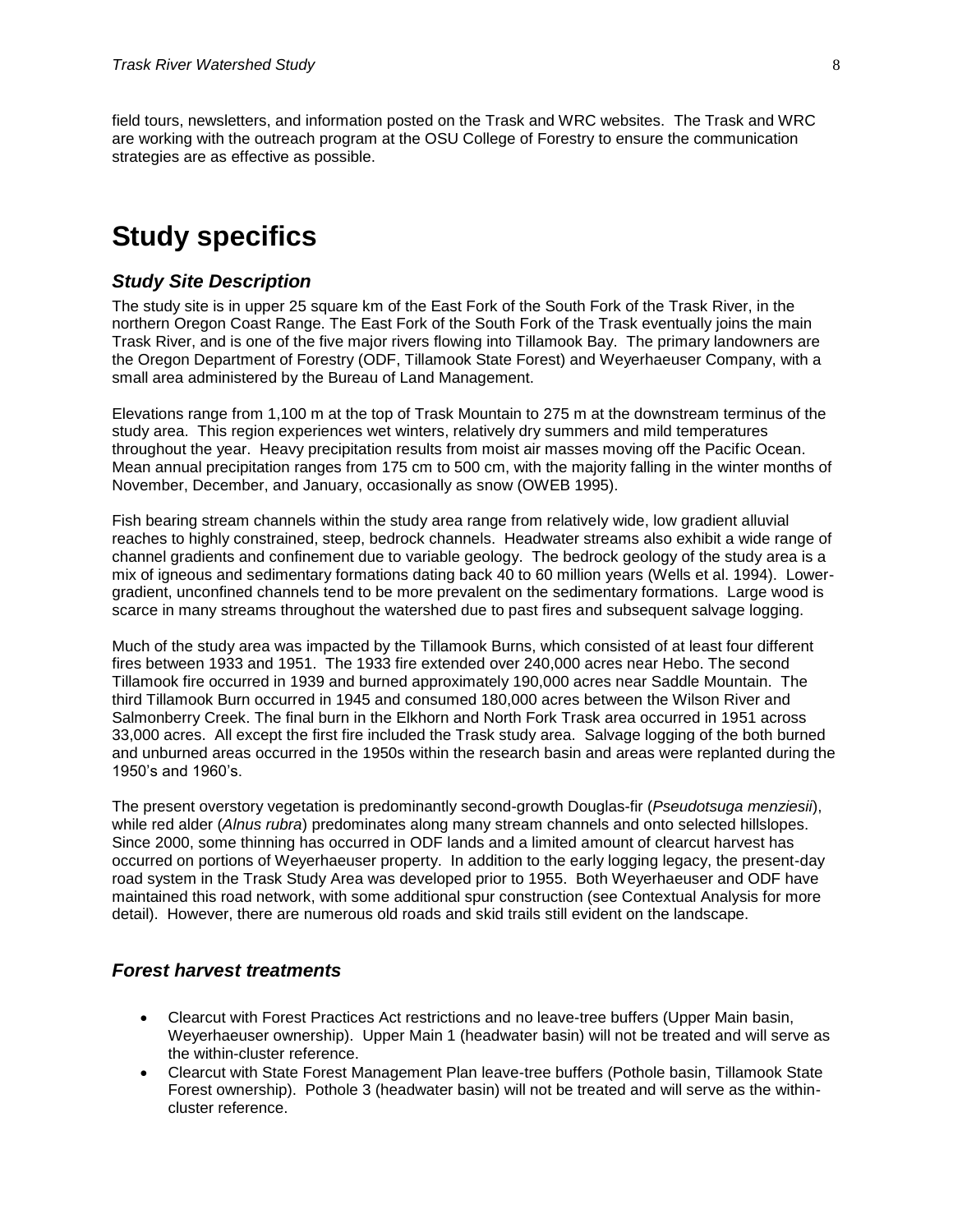- Mixed: A combination of thinning with variable buffers and clearcut with FPA restrictions and no leave trees buffers (Gus Creek cluster; mixed Weyerhaeuser and BLM). Gus Creek 1 (headwater basin) will serve as the within-cluster reference.
- Reference: the entire Rock Creek drainage, including headwater study watersheds, will not have any further treatment (Tillamook State Forest and Weyerhaeuser ownership). The downstream site will serve as a reference for the fish bearing reaches in Pothole, Gus, and Upper Main.

| <b>Basin</b>      | Watershed       | <b>Treatment</b>       | Distance (m) to<br>basin gage | Area (ha) |
|-------------------|-----------------|------------------------|-------------------------------|-----------|
| <b>Upper Main</b> | <b>UM1</b>      | no harvest             | 327                           | 44.5      |
|                   | <b>UM2</b>      | clearcut               | 1056                          | 37.6      |
|                   | UM <sub>3</sub> | clearcut               | 1523                          | 33.4      |
|                   | Whole basin     |                        |                               | 278.8     |
| <b>Gus Creek</b>  | <b>BS1</b>      | no harvest             | 1069                          | 26.6      |
|                   | <b>BS2</b>      | Thinned with<br>buffer | 1426                          | 39.1      |
|                   | BS <sub>3</sub> | clearcut               | 2050                          | 37.8      |
|                   | <b>BS4</b>      | clearcut               | 1211                          | 21.1      |
|                   | Whole basin     |                        |                               | 302.2     |
| Pothole Creek     | PH <sub>1</sub> | cc with buffer         | 2350                          | 67.2      |
|                   | PH <sub>2</sub> | cc with buffer         | 2099                          | 45.1      |
|                   | PH <sub>3</sub> | no harvest             | 836                           | 48.5      |
|                   | PH <sub>4</sub> | cc with buffer         | 852                           | 26.4      |
|                   | Whole basin     |                        |                               | 324.6     |
| Rock Creek        | RK <sub>1</sub> | no harvest             | 4158                          | 44.8      |
|                   | RK <sub>2</sub> | no harvest             | 3530                          | 32.4      |
|                   | RK3             | no harvest             | 2379                          | 35.3      |
|                   | RK4             | no harvest             | 2044                          | 38.7      |
|                   | Whole basin     |                        |                               | 667.6     |

**Table 1.** Areas and treatments in basins of the Trask River Watershed Study. Areas and distances based on LiDAR imagery.

# <span id="page-8-0"></span>**Research studies, questions, and hypotheses**

The Trask Watershed Study team has identified a series of hypotheses pertaining to both on-site and downstream effects of forest management. The particular ecosystem components to be studied include hydrology, suspended sediment, channel morphology, water quality, aquatic primary producers, macroinvertebrates, amphibians, and fish. The specific methods are designed to integrate responses of each of these ecological components at both headwater and downstream sites. Combinations of experimental, modeling, and before-after-control-impact designs are in place to allow the greatest flexibility, inference of responses, and integration across disciplines. By integrating multiple approaches to understand relationships between harvest type and ecosystem responses, we hope to overcome the limitations, as well as take advantage of the strengths, of each approach. The long-term nature of the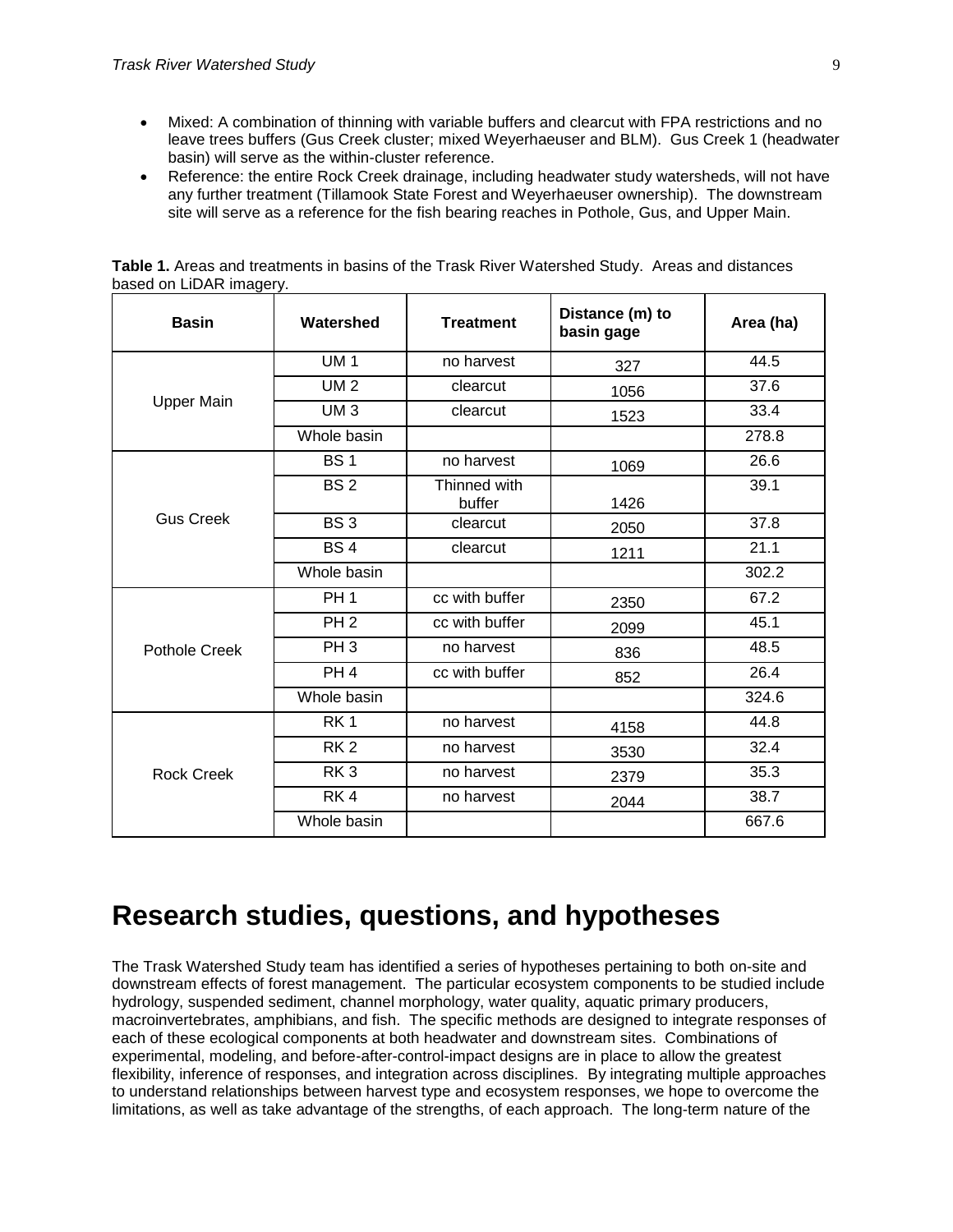Trask will also facilitate more complete understanding of the natural variability of the system, and the impacts of forest management.

# <span id="page-9-0"></span>*Abiotic Responses*

# <span id="page-9-1"></span>**Discharge**

**H1 Headwaters**: The frequency of small to moderate peak flows is expected to increase slightly following harvest, and this change will be more evident in headwater streams with complete canopy removal.

**H1 Downstream:** Peak and winter base flows at downstream sites is not expected to change following harvest.

Methods for measuring discharge are grouped with methods for suspended sediment below.

# <span id="page-9-2"></span>**Suspended sediment and turbidity**

**H2 Headwaters:** Both turbidity and suspended inorganic sediment export is expected to increase during storms in headwater streams following harvest. The increase in transport will be associated with both increases in discharge and in mobility of sediment within harvested unit. These increases are expected to be more obvious in watersheds with complete canopy removal and/or geologically unstable soils, and should decline over time after forest harvest.

### **H2a Road related storm sediment**

New roads are expected to result in greater increases in turbidity when and where roads are hydrologically connected to the stream. High traffic use combined with high intensity precipitation will result in local increases in turbidity where and when existing roads are hydrologically connected to the stream. Lacking this connection, no detectable change in turbidity and suspended sediment loads is expected due to roads constructed and maintained to current FPA standards given average winter storm conditions and road use.

#### **H2 Downstream:**

As distances from sediment sources increase, our ability to detect effects or harvest or road-related sediment will decrease. We expect to be able to detect downstream cumulative impacts on channel scour and deposition, turbidity, and suspended sediment if there are multiple episodic road-failures.

#### **Methods for discharge, suspended sediment, and turbidity:**

Each of the four basins will have two gaged headwater streams and one open channel downstream gaging site, except for the reference basin (Rock Creek), where only one headwater gage will be established because all are untreated.

In the headwaters of each basin, one gage will be located within a harvested watershed, and the other will be in an unharvested watershed. Pre-calibrated Parshall fiberglass flumes will be installed in headwaters for measuring discharge during 2008. Discharge, temperature, and specific conductivity will be measured every 10 minutes at each flume. The flume sites will be ready for Sigma samplers for nutrients or TTS stations for turbidity and suspended sediment if additional funding for these studies becomes available.

Open channel gaging stations have been installed in each basin at the downstream study sites and an additional site on the mainstem East Fork South Fork Trask, above the Rock Creek confluence. The mainstem site and Rock stations were installed in 2006 and others in 2007. Rating curves for stage and discharge are being developed at all five downstream gages. Each downstream gage site is instrumented with a data logger, pressure transducer, air and water temperature sensors, turbidity sensor, specific conductance probe, and an automated pump sampler. Measurements are recorded every 10 minutes. Collection of suspended sediment during storm events is triggered at predetermined turbidity levels. Statistical relationships will be developed between in-stream turbidity and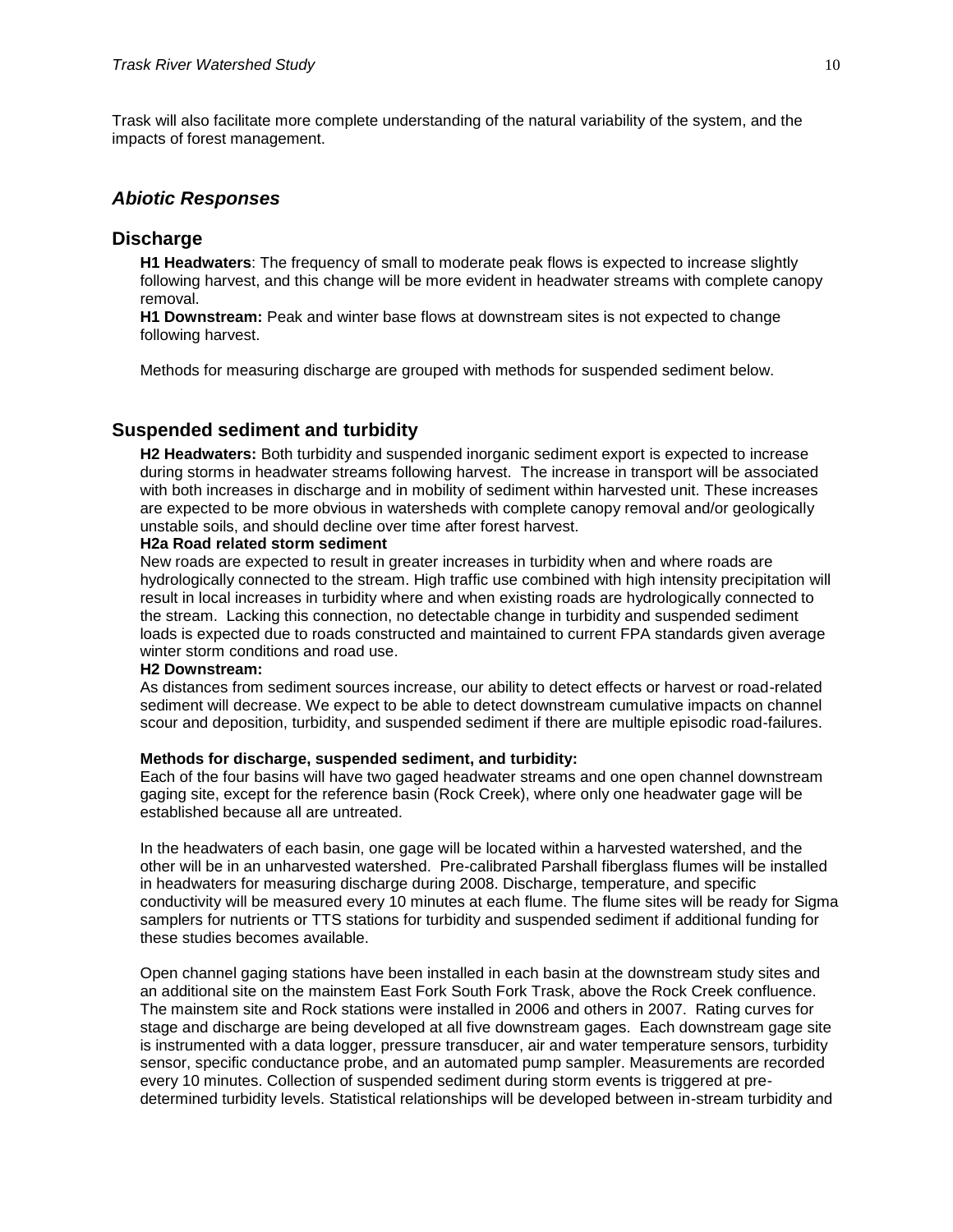concentrations of suspended sediment and used to extrapolate real-time, in-stream turbidity values to sediment fluxes.

Road surveys will be conducted during pre-harvest, after road construction, immediately following harvest, and periodically thereafter for duration of the study. Road surveys will note hydrologic connection, functional rating for road surface, and risk of failure. Traffic use will be measured during harvest. With the road survey results, road segments most likely to affect water quality will be monitored. This may include the use of capacitance rods and flumes in ditches to estimate turbidity and suspended sediment delivery to streams from roads. A map of recreation trails is being developed and a subset of trails will be evaluated using road survey protocol

# <span id="page-10-0"></span>**Nutrient concentrations and fluxes**

### **H3 Headwaters**:

In headwater streams, concentrations of nitrogen and phosphorus are expected to slightly increase during and after harvest. Increases will be greatest in the first autumn flows following harvest and where riparian buffers are removed. Headwater streams with alder-dominated canopies are likely to show more complex responses of organic and inorganic nitrogen fluxes, due to high N content of leaves. The amount of alder removed will have greatest impacts on nitrate concentrations, but dissolved organic nitrogen (DON) may change as well due to breakdown of post-harvest detritus. **H3 downstream**:

Increases in nutrient concentrations are not expected to be detectible downstream, due to distance between upstream and downstream reaches.

#### **Methods:**

Pre-treatment nutrient samples will be collected during base flow seasonal synoptic surveys. Before and after harvest, fall water samples will be collected in headwaters using SIGMA samplers, where sampling is initiated by changes in discharge during storm flows. At downstream site, water samples will be collected as part of TTS sampling. All water chemistry samples will be returned to the lab, filtered, and analyzed by the Cooperative Chemical Analytical Laboratory (CCAL), OSU.

# <span id="page-10-1"></span>**Stream temperature, shade and heat budgets**

### **H4 Headwaters:**

Solar radiation reaching headwater streams is expected to increase following harvest. This in turn will lead to increased maximum and minimum spring and summer stream temperatures. However, if logging slash covers streams after harvest, increases in temperature may be delayed until the slash decays or may not occur at all if streamside vegetation shades the channel before the slash decays. Sites where riparian buffers remain intact after harvest are not expected to show increased temperatures.

#### **H4 Downstream**:

Increases in headwater maximum stream temperatures are expected to decline with distance downstream from harvested areas and may not be measureable at downstream study sites. Major processes responsible for decline will be advection and conduction and dilution from cooler groundwater or hyporheic flows. Downstream study reaches may show increases in minimum summer temperatures after harvest.

#### **Methods:**

Gaged streams will have instantaneous measures of water and air temperature every 10 minutes year round. In-stream data loggers will be used to monitor half hour temperatures in ungaged streams from May through September each year; these thermistors will undergo accuracy checks prior to deployment. Changes to the vegetative cover near streams can have strong influences on microclimatic conditions. The amount of vegetative cover above the stream will be quantified using a densiometer in early spring (prior to leaf-out) and mid-summer (full canopy). These measurements of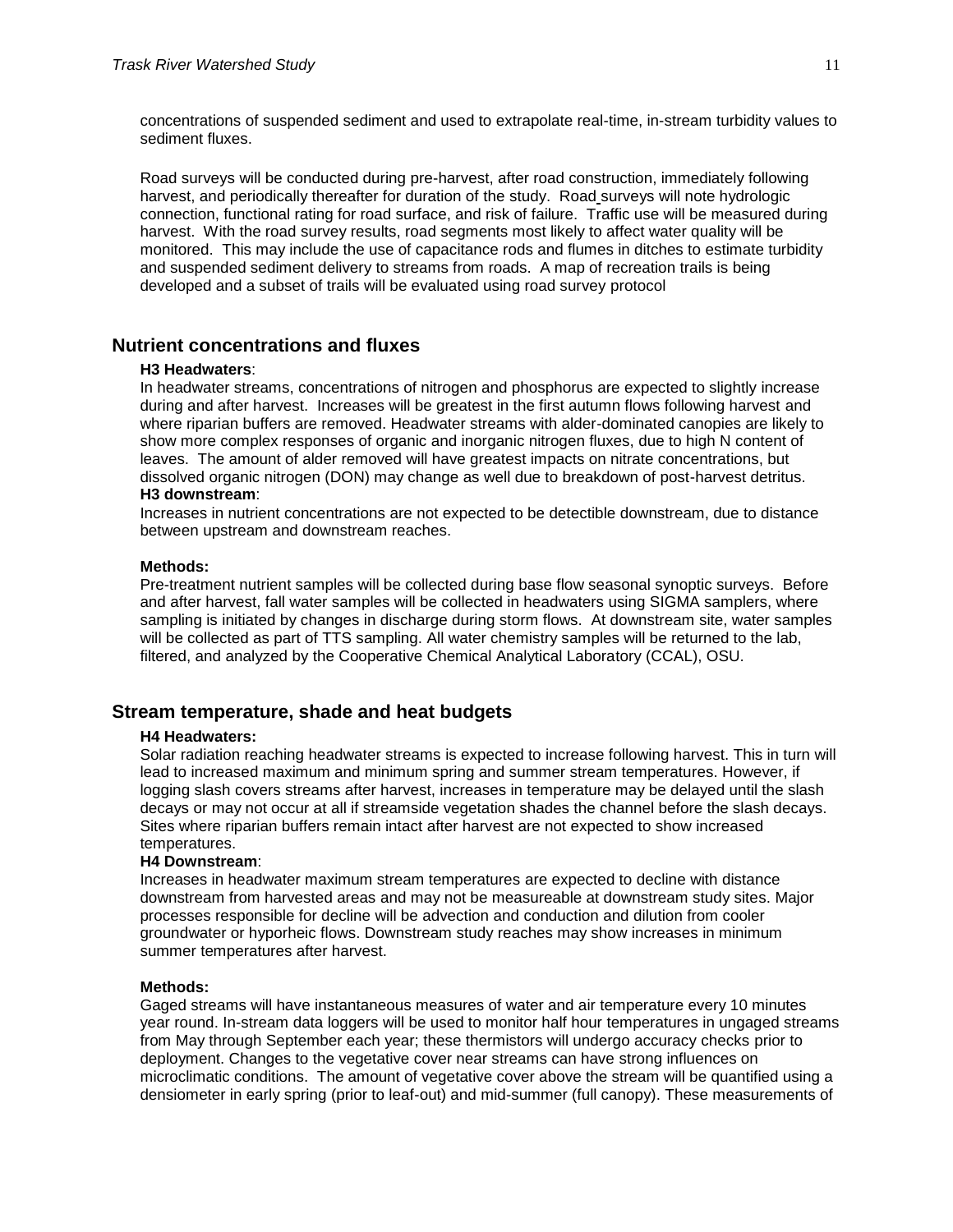overhead cover will be made along the thalweg in reaches that correspond to those used for aquatic biota. Hemispherical photos will be taken in each reach two years before harvest and two years after to quantify incoming radiation and shade. In addition, four portable microclimatic stations will allow us to evaluate microclimate at multiple sites and to study microclimatic responses downstream of harvested areas. The combination of this suite of temperature, solar radiation, and microclimate parameters will allow us to quantify heat budgets for streams (Johnson 2004) before and after harvest, and to examine influences of upstream harvest on downstream microclimates and heat budgets.

Please see **WEB LINK** for more details

# <span id="page-11-0"></span>**Channel morphology and deposited sediment**

#### **H5 Headwaters**:

Channel form may be moderately influenced by changes in inputs, transport and deposition of sediment following harvest. Increased deposition of fines is expected to occur. Majority of changes will occur in low gradient headwater reaches. However, changes are not expected to be dramatic, because major effects likely occurred following earlier harvest, fires, and post-fire salvage and channels may not have fully recovered from these past activities.

#### **H5 Downstream:**

Pools and depositional areas are expected to become slightly shallower with increases in fine sediment deposited on the stream bed.

#### **Methods:**

Gradients of study reaches will be measured on site in 2008. Widths, depths, substrate composition and particle sizes will be measured during each sampling for macroinvertebrates and algae standing stocks. In downstream fish reaches, geomorphic unit types (i.e. pools, riffles, etc), wetted area and volume, and residual volume of pools will be quantified during summer fish sampling.

In-stream deposition of fine sediments (<1 mm) will be quantified annually, during early summer sampling. Headwater sites and downstream reaches in each basin will be sampled for fine benthic organic and inorganic material. Samples will be collected from with detritus (see below) using the protocols designed by the national LINX study group (LINX 2004). This procedure samples fines on the surface and in the subsurface to 5 cm depth. Replicate samples at each site (4 from headwater, 6 from downstream sites) will be collected in the field, filtered in the laboratory, dried, and ashed. Standing stocks of fine organic and inorganic materials will be calculated for all study reaches. These results from low flow periods will be compared to turbidity data and suspended sediment measurements during high flows to evaluate if there are longer term residual effects of storm transport of sediment and possible biological impacts of increased turbidity and suspended sediments.

## <span id="page-11-1"></span>*Biotic responses*

# <span id="page-11-2"></span>**Detritus and in-stream wood**

#### **H7 Headwaters:**

Where there is complete removal of overstory vegetation near streams, inputs and exports of detritus are expected to decrease immediately following harvest. However if slash remains over the streams, there may be short term increases in organic inputs. Amounts of wood in many streams are currently low. In streams where wood is present, we expect a decrease in wood abundance over time after harvest without buffers. Changes in the amount of downed word are not expected where buffers are retained.

#### **H7 Downstream:**

Detritus is expected to decrease in downstream reaches following harvest due to decrease in sources of litter from headwater with removal of riparian vegetation.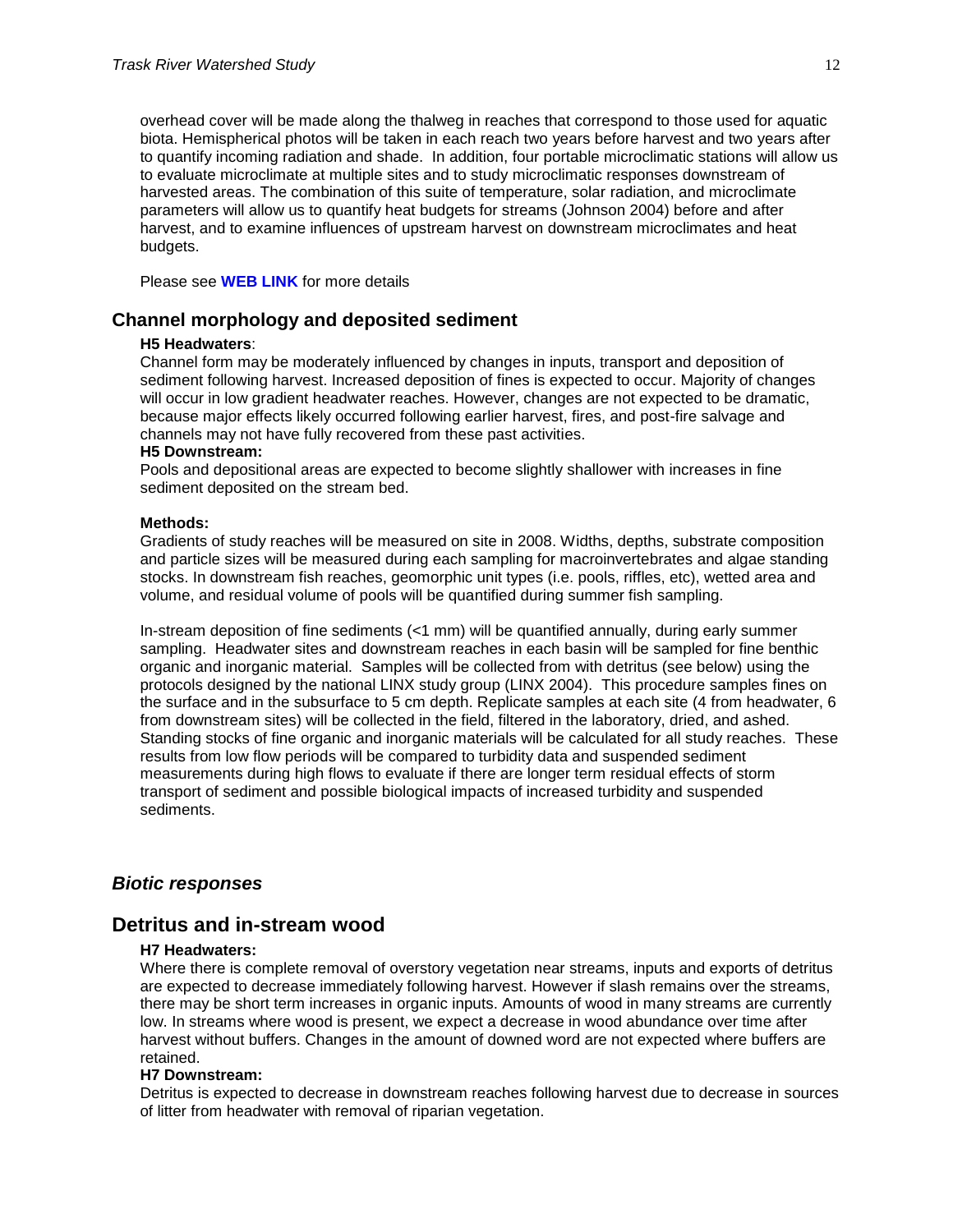#### **Methods:**

Prior to harvest, in-stream and near-stream wood will be quantified during base flows. String transects (Wallace and Benke 1984, Swanson et al. 1984) will be conducted at each of the channel measurement transect sites, extending 30 m into riparian areas, and through each of the major accumulations within study reaches.

Standing stocks of detritus will also be quantified during summer sampling. A 15-cm diameter corer will be inserted up to 5 cm into substrate and benthic organic material within core collected. Then subsurface material will be stirred and suspended and a subsample of fine benthic organic material collected. The volume of supernatant within the corer will be recorded. Organic coarse matter samples will be dried (60 $\textdegree$ C) and ashed (500 $\textdegree$ C) to quantify AFDM/m2.

# <span id="page-12-0"></span>**Primary producers: Abundance and rates**

#### **H6 Headwaters:**

Increased light and nutrients following harvest are expected to result in increased chlorophyll *a* and algal biomass as well as rates of primary production. This will be most apparent in early summer on streams without riparian buffers.

## **H6 Downstream:**

Effects of forest harvest on primary production will diminish with distance downstream from harvest. At downstream study sites, no increases in standing stocks or primary production are expected to be detectable.

#### **Methods:**

Standing stocks of benthic epilithon and chlorophyll *a* (an indicator of photosynthetic activity) will be measured at headwater and downstream sites. Collections are made in early spring (prior to leaf-out) and early summer. Sampling occurs in same reaches studied for invertebrates (see below), and are approximately 40 meters in length in headwater streams and 100 meters at downstream sites. Sample collection consists of scrubbing known areas of hard substrates (such as gravels, cobbles or small boulders) and washing scrubbed material into containers. Four samples are collected for each headwater site and six at downstream sites. Samples are placed in the dark on ice and returned to the laboratory within 48 hours of collection. An additional sample is collected for later taxonomic identification of algae or diatoms: these samples are collected from a know area, fixed with M3, and archived.

In the laboratory, each sample is split into two aliquots. One portion is filtered onto pre-combusted and pre-weighed Whatman GFF filters, dried at  $60^{\circ}$ C, weighed to determine dry mass, combusted at 500°C and reweighed to determine ash-free dry mass (AFDM). The second portion is filtered through a pre-combusted GFF filter and extracted for chlorophyll *a* and phaeophytin using the hot ethanol method (Sartory and Grobbelaar 1984). After a 24 hour incubation, the samples are analyzed on a Shimadzu UV-1700 UV-VIS spectrophotometer. Samples are processed within one month of field collection to prevent degradation of the photopigments.

Dissolved oxygen (DO) sensors will be deployed to evaluate spatial and temporal variability in DO and to quantify ecosystem production and respiration. These measures of whole stream metabolism provide a more robust estimate of overall benthic productivity than chamber techniques. Wholestream metabolism will be measured over time frames of 3-7 days using the two-station method (Young and Huryn 1999), when possible. Re-aeration, discharge and travel times will be quantified using short-term (2-4 hour) conservative tracer releases (Bott 2007; Hall and Tank 2005). These conservative tracers will also provide estimates of in-channel and hyporheic storage areas and times. These parameters may also shift as a result of changes in channel morphology and/or changes in sediment deposition and delivery.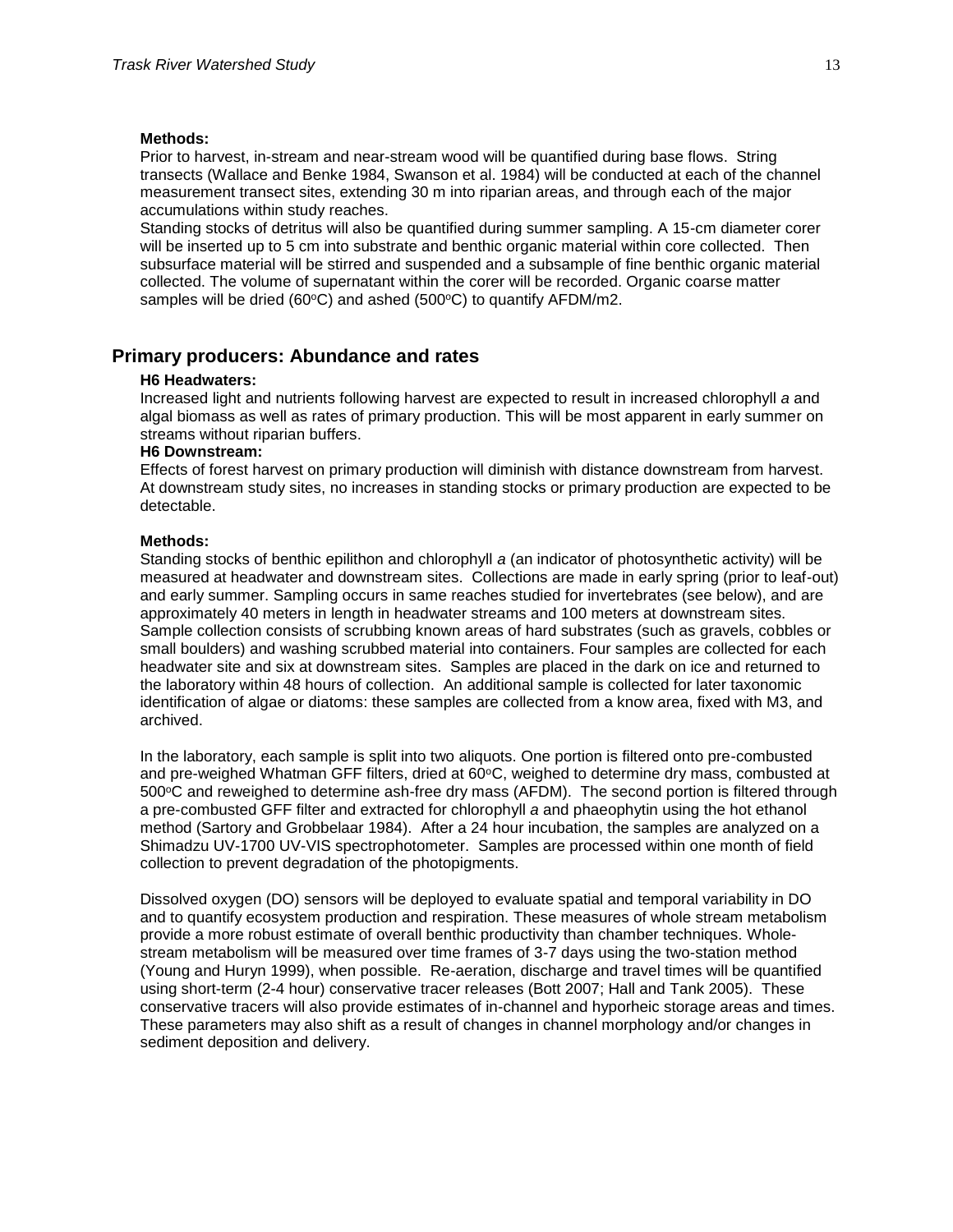# <span id="page-13-0"></span>**Macroinvertebrates**

#### **H8 Headwaters**:

After harvest, abundances of benthic and drifting macroinvertebrates are expected to increase. The community composition of macroinvertebrates that feed by grazing is expected to increase. Other taxa may shift their diet from detritus to increased consumption of algae, resulting in a shift in their stable isotope ratios (lower δ<sup>13</sup>C after harvest). After harvest, the size at emergence of representative taxa will decrease due to increased stream temperatures.

#### **H8 Downstream**:

After harvest, densities of drifting macroinvertebrates at downstream sites are not expected to show similar increases as in headwater sites. Changes in macroinvertebrate drift rates or benthic community structure at downstream sites following harvest are not expected unless there is an increase in primary production at those sites.

#### **Methods**:

The responses of macroinvertebrate communities will be evaluated through collections made from the substrate (benthic) and from the water column (drift) (Barbour et al. 1999, Frady et al. 2007). Macroinvertebrate communities will be sampled from both headwater and downstream sites in spring (March/April) and early summer (June) each year. At each headwater site, six benthic samples will be collected and composited before being counted. Drift samples will be collected at each site for 24 hrs. Water depth and velocity will be measured at the point of placement of drift nets to calculate the volume of water sampled. Additional sampling for macroinvertebrates will occur at the downstream sites when fish diets are being sampled in August. August sampling will not be conducted in the headwater sites due to low stream flows. As time and availability of field assistance allows, patterns of aquatic insect emergence will be studied in a select number of pre- and post harvest years. These samples will be taken continuously over the chosen late spring or mid-summer season using emergence traps over the stream and malaise traps in the riparian zone.

Samples will be processed in the Department of Fisheries & Wildlife at Oregon State University. A 500 count subsample will be taken from the benthic samples and the entire drift samples will be processed to assess community composition. Macroinvertebrates will be identified to the lowest feasible taxonomic category (genus for most insect taxa and order or family for non-insects). The presence and dominance of sensitive and tolerant taxa will be determined; these taxa will be identified from published work on macroinvertebrate responses to human disturbance (Barbour et al. 1999). Relative importance of food resources will be determined by assigning taxa to functional feeding groups (Merritt and Cummins 1996), and through stable isotope analysis.

After preliminary sampling, several taxa from representative insect orders will be selected as indicators. Developmental stage of individuals will be estimated from head capsule widths, wing pad development and in some cases, particular life stage. Biomass will be estimated by measuring length and comparing to published length-weight relationships, or by directly weighing dry weights of subsamples. Estimations of the time and size at emergence will be calculated based on the size and time at which late instars (based on head capsule width and wing pad development) are found. Examining individual as well as community and population metrics of macroinvertebrates may improve our ability to detect responses to forest harvest. Abundance of natural isotopes  $(^{13}C, ^{15}N)$  will be measured in several indicator taxa that are common across sites. Samples will be dried and sent to the Marine Biological Lab for analysis.

Additional funding is also being sought to study responses of crustaceans, signal crayfish, (*Pacifasticus leniusculus*) to forest harvest. At headwaters and downstream sites, crayfish will be captured using baited traps and individuals injected with a coded wire tag. Marked individuals will be sexed, weighed, and carapace and cheliped length measured. Reproductive status of females will be noted. Monthly trapping (April-June/July at headwater sites and April-September at downstream sites) will be conducted. Mark-recapture efficiencies will be used to estimate local crayfish population size. Individual growth rates will be determined for each sampling interval. Changes in reproductive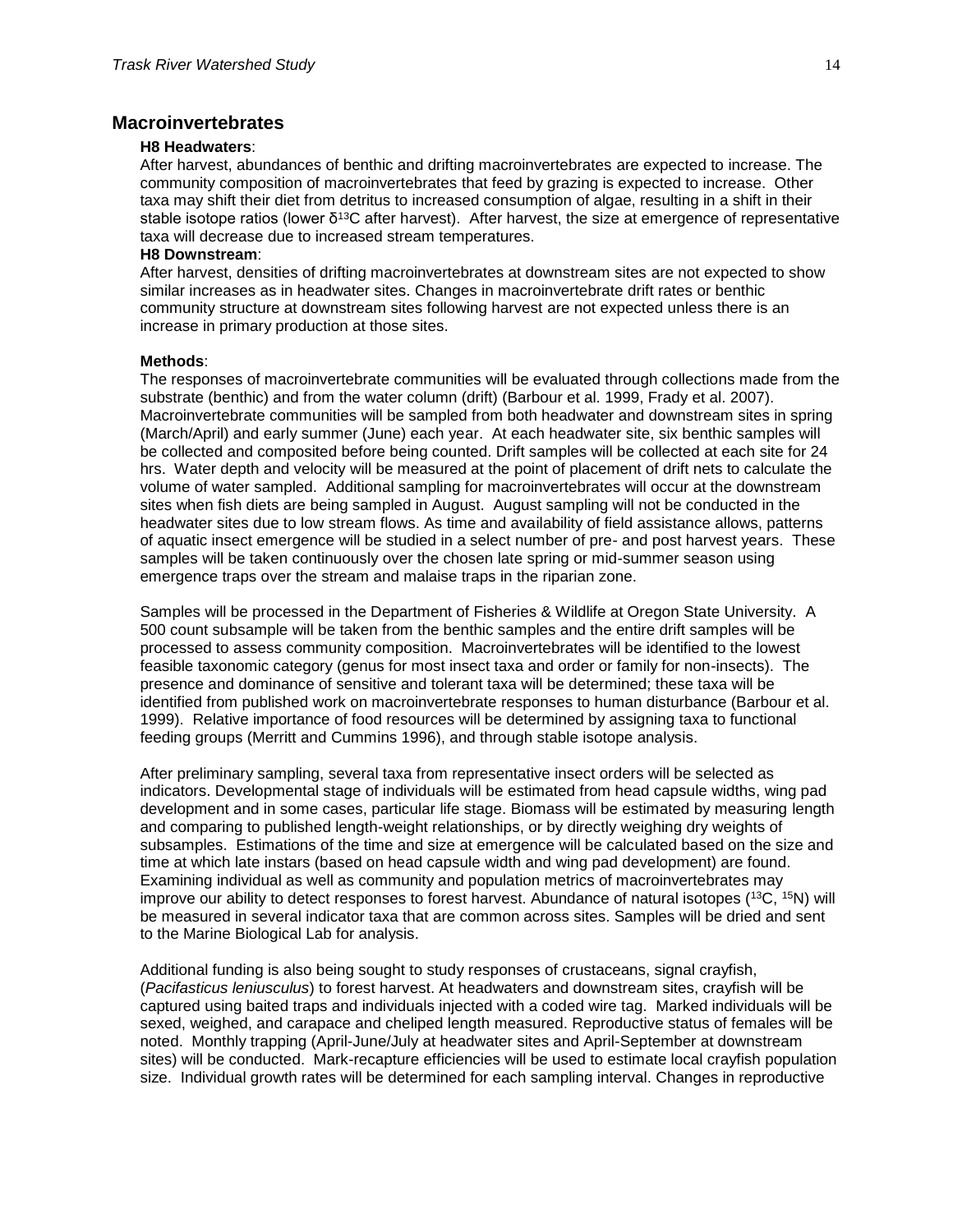status will also be noted. Diet of crayfish will be determined from a subsample of non-marked individuals using stable isotope analysis.

## <span id="page-14-0"></span>**Amphibians**

#### **H9 Headwaters:**

Tailed frog tadpole (*Ascaphus truei*) abundance and condition are expected to increase if light and algal abundance increase after harvest. Timing of metamorphosis is expected to shift to earlier in season due to interactions among food quality, availability, and temperature. Headwater watersheds with retained riparian buffers will exhibit less fluctuation in densities of both adult (terrestrial) and larval (aquatic) stages of tailed frogs and Pacific giant salamander (*Dicamptodon tenebrosus*). Terrestrial phase adults are expected to decline in headwater areas without shade or cover. After harvest, we expect to see a shift in the stable isotope ratios  $(^{13}C)$  associated with increased consumption and availability of algae following removal of overstory vegetation.

## **H9 downstream:**

Adult and juvenile tailed frogs are rarely found at downstream sites, likely due to a combination of gradient, water temperature and sediment loads, and we expect this pattern to continue after harvest. Pacific giant salamanders are somewhat more broadly distributed at downstream sites, but are still at low abundances. Downstream effects of upstream harvest are not expected to be detectable on amphibians, related to low densities and the distance from forest harvest.

#### **Methods:**

Amphibians in the Trask study area have both aquatic and terrestrial life history stages. As such, they are uniquely suited to examining the impacts of forest management in both ecosystems. The variation in amphibian populations we expect to see over space and time will be related to variation other researchers quantify in environmental conditions, such as water temperature or algal abundance. Impacts on amphibian abundance may manifest indirectly through changes in body condition and growth that relate to future survival and fecundity.

Responses measured include abundance, size, condition index, and rates of larval survival, growth, development and movement (the latter will also include direction and distance measurements). Sampling will be conducted in 100 m reaches selected at each of the 12 headwater and 4 downstream sites. In a subset of these reaches, we will mark individual larvae with either elastomer or PIT tags to allow for individual recognition (needed for measurement of parameters such as growth rate). Abundance of natural isotopes (<sup>13</sup>C, <sup>15</sup>N) will be measured in fin or toe clips from tadpoles and dicamptadon across sites. Samples will be dried and sent to Marine Biological Lab for analysis. A capture-mark-recapture protocol will be used in these reaches, with 3 primary and 2 secondary sampling periods each summer. We will use a combination of electroshocking and hand capture/rock turning to collect the animals.

Please see **WEB LINK** for more details.

# <span id="page-14-1"></span>**Fish**

### **H10 Downstream:**

Length at age, condition, and survival of salmonids and sculpins are not expected to increase at downstream sites, as a function of limited changes in temperature and food availability at the downstream sites. However, fish condition may decline if there are sufficient increases in water temperature and sedimentation to offset any benefits due to increased trophic productivity.

#### **Methods:**

To evaluate how forest operations are influencing biota, it is important to understand how habitat and organisms are distributed in both space and time as well as how organisms interact across gradients of habitat, relative abundance and season. We will monitor individual fish to understand how physiological and behavioral responses are linked to observed changes at the population and community levels (e.g., Railsback et al. 2003). This research will also incorporate processes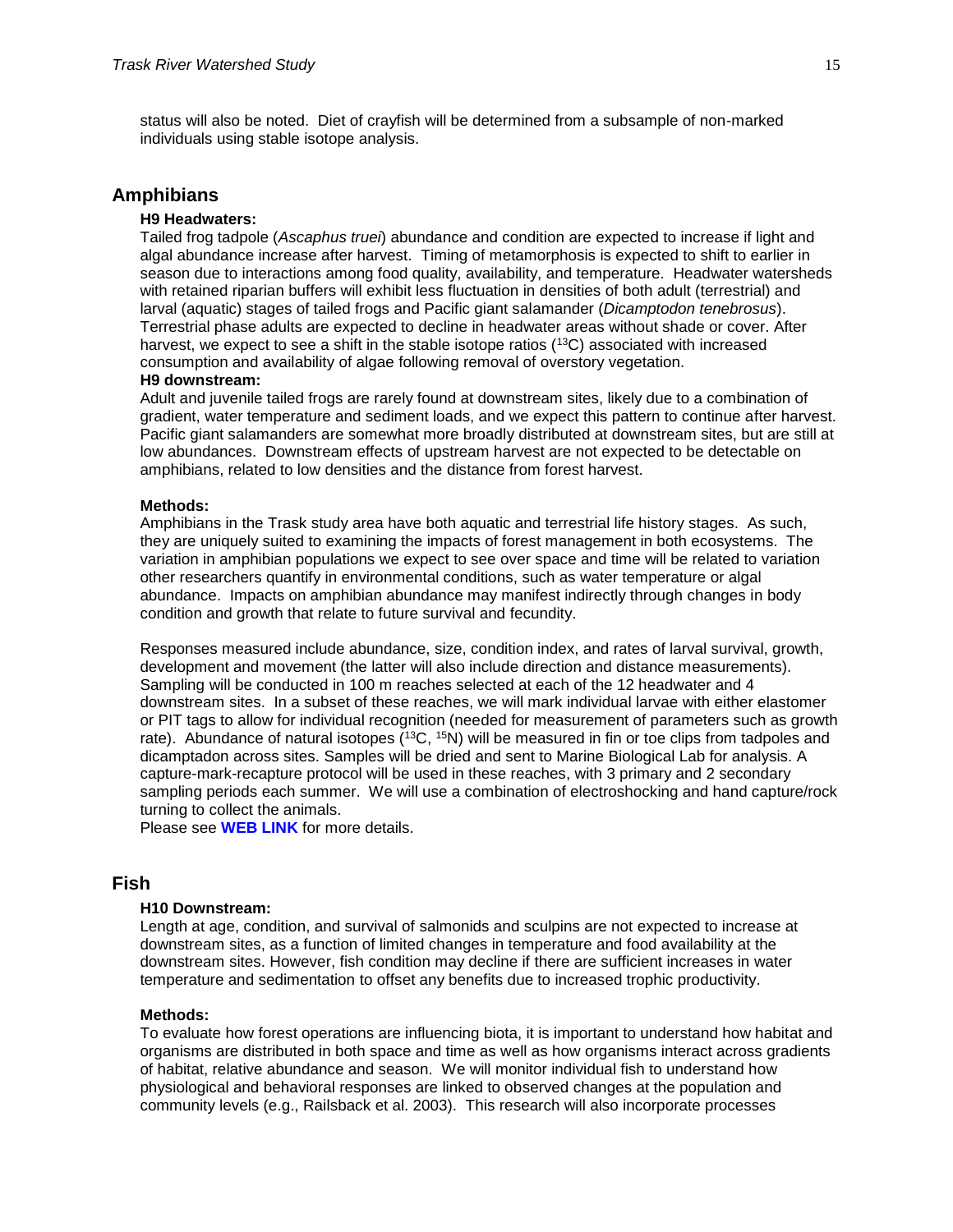responsible for any observed changes in fish populations. As a result, we expect to be able to understand cause-and-effect linkages between fish and spatial and temporal changes in habitat, and also to identify responses most sensitive to habitat changes linked to forest management. Over the longer-term, we intend to use this life history information in life cycle models for key species (e.g., coho; Lawson et al. 2004) and to understand responses to changes in habitat caused by forest harvest within the context of other factors fish experience during their lifetimes (e.g., Holtby 1988).

The most dominant in the downstream sites are sculpin and coastal cutthroat trout. Coho are present at Rock and Pothole reaches. Detailed site-specific studies of individual fish condition, growth, mortality, immigration, and emigration will be coupled with monitoring of physical habitat conditions in the stream (e.g., channel structure, water quality) and biotic conditions (e.g., primary and secondary productivity) to understand how fish and habitat interact at this scale. Our depiction of pathways of influences leading to fish responses recognizes both individual and population-level factors. For individual fish, we recognize three factors of primary importance: food availability, predation risk, and metabolism. Much of our logic is based on that offered by inSTREAM [\(http://www.humboldt.edu/~ecomodel/instream.htm\)](http://www.humboldt.edu/~ecomodel/instream.htm).

The upper most end of fish distributions were determined in 2006 for the streams draining the study basins, and distance markers placed every 25 m along the streams to indicate stream distances on the ground for future work.

Starting in 2007, to address the variety of individual and population-level responses, we will establish weirs within selected downstream reaches, enclosing 200-250m sections of stream with two-way (upstream/downstream) traps at the top and bottom. Fish growth and behavior will be monitored during summer low flows, which a time of year when survival of larger (age 1+) cutthroat trout has been shown to be lowest in other watershed studies (Hinkle Creek). Abundance of natural isotopes ( <sup>13</sup>C, <sup>15</sup>N) will be measured in fin clips from cutthroat trout and sculpins from each site. Samples will be dried and sent to Marine Biological Lab for analysis. The Oregon Department of Fish and Wildlife has two screw traps located downstream of the Trask study area. These traps will capture outmigrating salmon and trout, providing additional information on individuals at a later time.

Please see **WEB LINK** for more details

# <span id="page-15-0"></span>*Broader understanding: Experiments, food webs and modeling of abiotic and biotic parameters*

In this study, we will base field efforts in the Trask Watershed. We wish also to generate results that can be applied to a variety of forest land ownerships (e.g., BLM and Forest Service, as well as ODF and private lands) and impacts (e.g., temperature, sediment, etc.). By using a combination of experiments and modeling, we intend to examine a broad variety of potential scenarios that are relevant to the Trask as well as to general forest land management.

In the Trask study, we intend to provide:

- An integrated and biologically realistic analysis of *process* that is not possible with classical statistical approaches focused on pattern detection (e.g., BACI or "Before-After-Control-Impact).
- Models to simulate potential future scenarios (e.g., "futuring" the longer-term effects of forestry and climate change) that are impossible to examine with empirical data alone. Modeled scenarios are useful in developing rigorous hypotheses and testable predictions about how aquatic ecosystems respond to the potential impacts of forestry.
- Perspectives on stream responses to forestry that can be generalized outside of the Trask Watershed and can provide useful insights regardless of the outcome of the planned forest treatments. Such results can be applied across much broader scales than the time and location of the Trask study.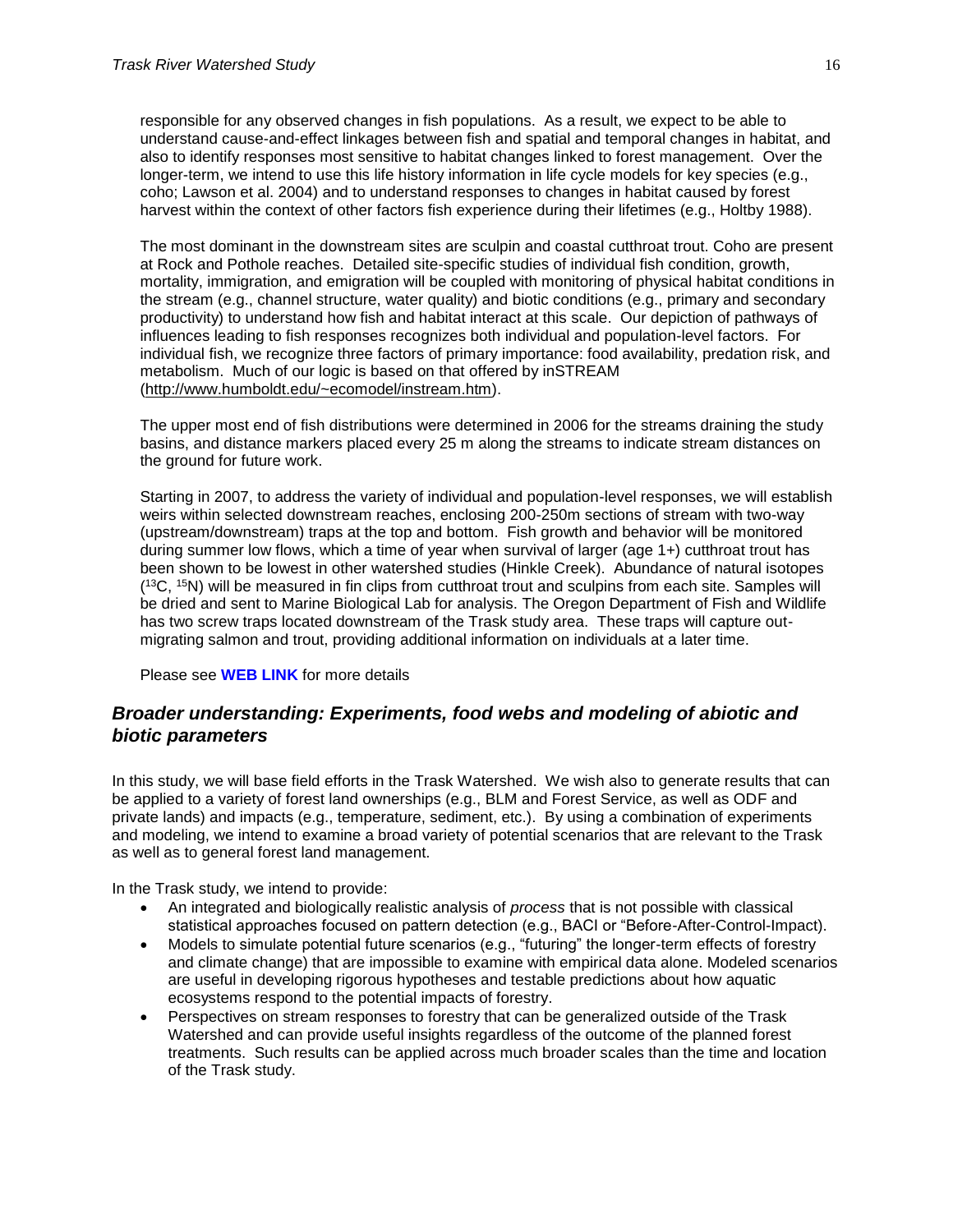Experiments are a valuable complement to observational field studies and simulation studies because they can effectively isolate the influences of one factor at a time. Patterns, processes, and uncertainties identified through the first years of field work in the Trask, as well as initial model simulations, can help to identify the critical questions that are most important to address under experimental conditions. We have access to a new facility that offers an opportunity to conduct controlled, manipulative experiments in seminatural conditions that offer a useful complement to inferences from the field. For experimental work we hope to use new experimental stream channels at the Oregon Hatchery Research Center, [http://www.dfw.state.or.us/OHRC/.](http://www.dfw.state.or.us/OHRC/)

Models allow us to examine our best understanding of processes and to simulate potential future scenarios (e.g., "futuring" the longer-term effects of forestry and climate change) that are impossible to examine with empirical data alone. We intend to explore multiple types of models, including empirical models, ecosystem process models and Baysian Belief Networks, to explore linkages between organisms and their environments as well as linkages among trophic levels. We will develop rigorous hypotheses and testable predictions about how aquatic ecosystems respond to the potential impacts of forestry and compare to our findings post- harvest.

# <span id="page-16-0"></span>**Literature Cited**

- Barbour, M.T., J. Gerritsen, B.D. Snyder, and J.B. Stribling. 1999. Rapid Bioassessment Protocols for Use in Streams and Wadeable Rivers: Periphyton, Benthic macroinvertebrates and Fish, 2<sup>nd</sup> Ed. EPA 841-B-99-002. U.S. Environmental Protection Agency, Washington, D.C.
- Benda, L., M. A. Hassan, M. Church and C. L. May. 2005. Geomorphology of steepland headwaters: the transition from hillslopes to channels. *Journal of the American Water Resources Association* 41: 835-851.
- Bormann, F. and G.E. Likens. 1979. *Pattern and Process in a Forested Ecosystem*. Springer Verlag, New York, NY. 253 pp.
- Bott, T.L. 2007. Primary productivity and community respiration. Pages 663-690 in F.R. Hauer and G.A. Lamberti, editors. *Methods in Stream Ecology*. Academic Press, San Diego, CA
- Hagar, J.C. 1999. Influence of riparian buffer width on bird assemblages in Western Oregon. *Journal of Wildlife Management* 63:484-496
- Hall, J.D. 2008. Salmon population and habitat. Pages 67-93 in J.D. Stednick, editor. Hyrological and Biological Responses to Forest Practices: The Alsea Watershed Study. Springer, New York.
- Hall, J.D., C.J. Cederholm, M.L. Murphy, and K.V. Koski. 2004. Fish-forestry interactions in Oregon, Washington, and Alaska, USA. Pages 365-388 in T.G. Northcote and G.F. Hartman, editors. *Fishes and Forestry: Worldwide Watershed Interactions and Management*. Blackwell Science, Oxford, UK.
- Hall, R.O. and J.L. Tank. 2005. Correcting whole-stream estimates of metabolism for groundwater inputs. *Limnology and Oceanography. Methods* 3:222-229.
- Harper, M.P. and B.L. Peckarsky. 2006. Emergence cues of a mayfly in a high-altitude stream ecosystem: Potential response to climate change. *Ecological Applications* 16: 612-621.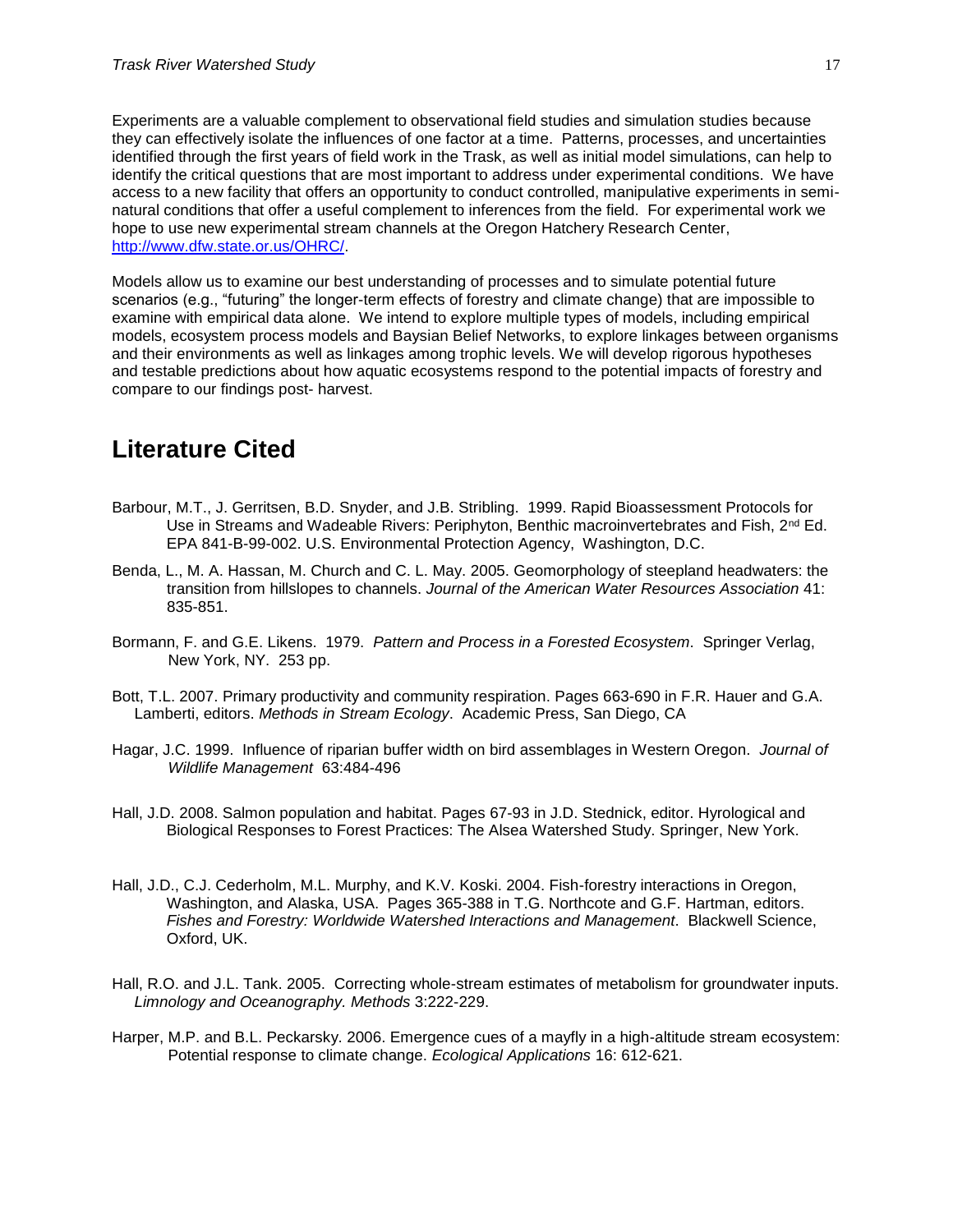- Hartman, G.E. 2004. Effects of forest management activities on watershed processes. Pages 271-302. in T.G. Northcote and G.F. Hartman, editors. *Fishes and Forestry: Worldwide Watershed Interactions and Management*. Blackwell Science, Oxford, UK.
- Hicks, B.L., J.D. Hall, P.A. Bisson, and J.R. Sedell. 1991. Responses of salmonids to habitat change. Pages 483-518 in W.R. Meehan, editor. *Influences of forest and rangeland management on salmonid fishes and their habitats*. American Fisheries Society, Bethesda, MD.
- Holtby, L. B. 1988. Effects of logging on stream temperatures in Carnation Creek, British Columbia, and associated impacts on coho salmon (*Oncorhynchus kisutch*). *Canadian Journal of Fisheries and Aquatic Sciences* 45: 502-515
- Johnson, S.L. 2004. Factors influencing stream temperatures in small streams: substrate effects and a shading experiment. *Canadian Journal of Fisheries and Aquatic Sciences*. 61: 913-923.
- Jones, J. A. and G.E. Grant. 1996. Peak flow responses to clear-cutting and roads in small and large basins, western Cascades, Oregon. *Water Resources Research.* 32: 959-974
- Lawson, P. W., E. A. Logerwell, N. Mantua, R. C. Francis, and V. N. Agostini. 2004. Environmental factors influencing freshwater survival and smolt production in Pacific Northwest coho salmon (Oncorhynchus kisutch). *Canadian Journal of Fisheries and Aquatic Sciences* 61:360-373.
- Meehan, W.R. (Ed.). 1991*. Influences of Forest and Rangeland Management on Salmonid Fishes and their Habitats*. American Fisheries Society, Bethesda, MD. 751 pp.
- Merritt, R.W. and K.W. Cummins (Eds). 1996. *An Introduction to the Aquatic Insects of North America.*  Kendall/Hunt Pub Co., Dubuque, IA. 848 pp.
- Moore, R.D., D.L. Spittlehouse and A. Story. 2005a. Riparian microclimate and stream temperature response to forest harvesting: A review. *Journal of the American Water Resources Association.* 41:813-835.
- Moore, R.D. and S.M. Wondzell. 2005b. Physical hydrology and the effects of forest harvesting in the Pacific Northwest: a review. *Journal of the American Water Resources Association* 41:753-784.
- Moore, R.D. and J.S. Richardson. 2003. [Progress towards understanding the structure, function, and](http://farpoint.forestry.ubc.ca/FP/search/Publication_View.aspx?PUB_ID=3791)  [ecological significance of small stream channels and their riparian zones.](http://farpoint.forestry.ubc.ca/FP/search/Publication_View.aspx?PUB_ID=3791) *Canadian Journal of Forest Research* 33:1349-1351.
- Moring, J.R. and R.L. Lantz. 1975. The Alsea watershed study: Effects of logging on the aquatic resources of three headwater streams of the Alsea River, Oregon. Part 1 – Biological studies. Fish. Res. Rep. 9, Oregon Department of Fish and Wildlife, Corvallis.
- Northcote, T.G. and F.G. Hartman, Editors. 2004. *Fishes and Forestry: Worldwide Watershed Interactions and Management*. Blackwell Science, Oxford UK. 788 pp.
- Railsback, S.F., H.B. Stauffer, and B.C. Harvey. 2003. What can habitat preference models tell us? Tests using a virtual trout population. *Ecological Applications* 13:1580–1594.
- Reid, L.M. 1993. Research and Cumulative Watershed Effects. USFS General Technical Report, PSW GTR-141. 118 pp.
- Robillard, A. 2006. Seasonal dynamics of a riparian food web in the Oregon Coast Range Mountains. Oregon State University, Master of Science Thesis.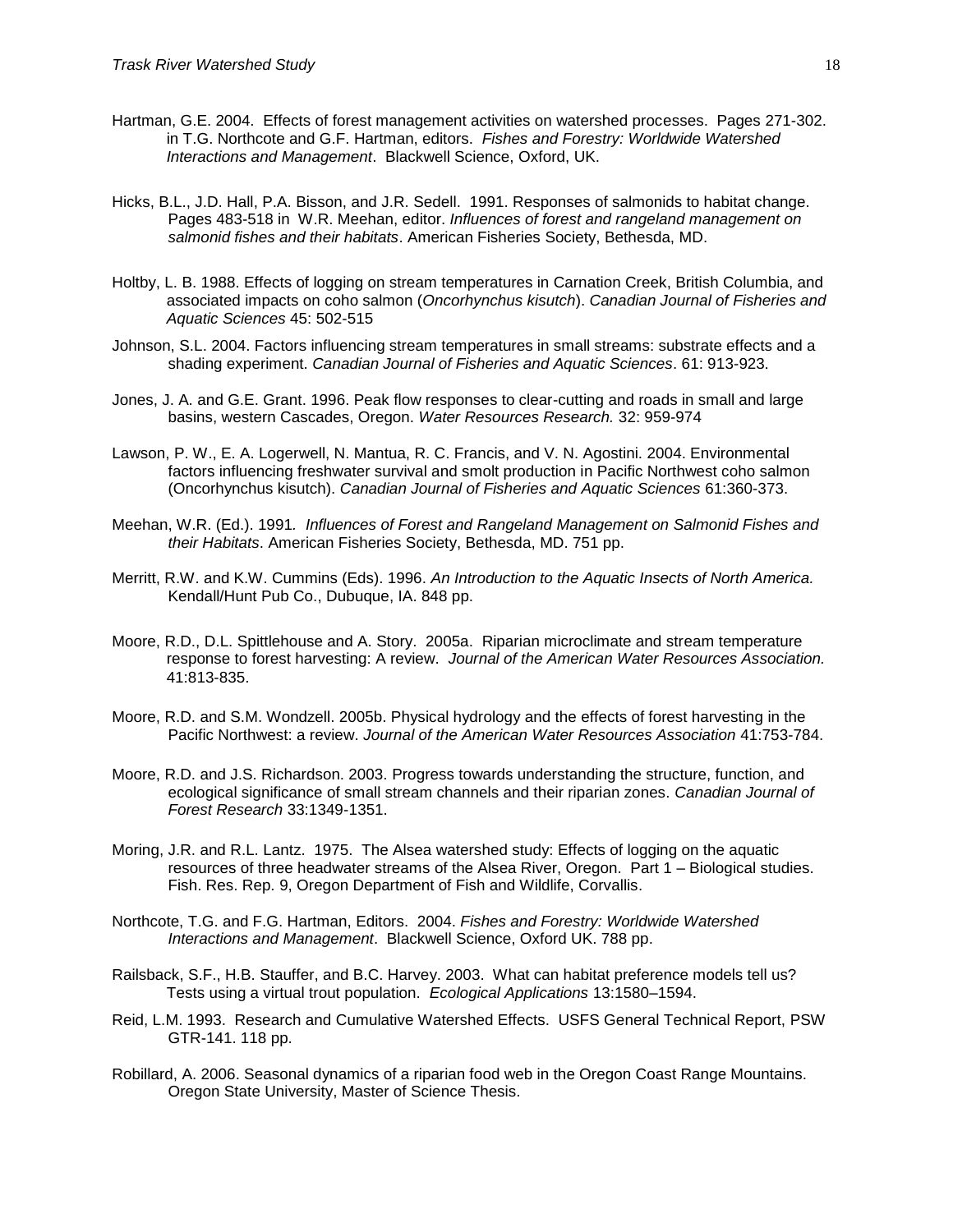- Salo, E.O. and T.W. Cundy. 1987. *Streamside management: Forestry and Fishery Interactions*. Contribution #57, Institute of Forest Resources, University of Washington, Seattle, WA. 471 pp.
- Sartory, D.P. and J.U. Grobbelaar. 1984. Extraction of chlorophyll *a* from freshwater phytoplankton for spectrophotometric analysis. *Hydrobiologia* 114:177-187.
- Smith, D.W., E.E. Prepas, G. Putz, J.M. Burke, W.L. Meyer, and I. Whitson. 2003. The forest watershed and riparian disturbance story: a multi-discipline initiative to evaluate and manage watershed disturbance on the Boreal Plain of Canada. *Journal of Environmental Engineering and Science* 2(Suppl.1):S1-S13.
- Swanson, F.J., M.D. Bryant, G.W. Lienkaemper, and J.R. Sedell. 1984. Organic Debris in Small Streams, Prince of Wales Island, Southeast Alaska. USFS General Technical Report, PNW GTR-166, 13 pp.
- Vannote, R.L. and B.W. Sweeney. 1980. Geographical analysis of thermal equilibria: a conceptual model for evaluating the effect of natural and modified thermal regimes on aquatic insect communities. *The American Naturalist* 115:667-695.
- Wallace, J.B. and A.C. Benke. 1984. Quantification of wood habitat in subtropical coast plain streams. *Canadian Journal of Fisheries and Aquatic Sciences* 41:1643-1652.
- Wemple, B.C. and J.A. Jones. 2003 . Runoff production on forest roads in a steep, mountain catchment. *Water Resources Research*. 39:1220, doi: 10.1029/2002WR001744.
- Young, R.G., and A. D. Huryn. 1999. Effects of land use on stream metabolism and organic matter turnover. *Ecological Applications* 9:1359-1376.
- Ziemer, R.R., J. Lewis, R.M. Rice, and T.E. Lisle. 1991. Modeling the cumulative watershed effects of forest management strategies. *Journal of Environmental Quality*. 20:36-42.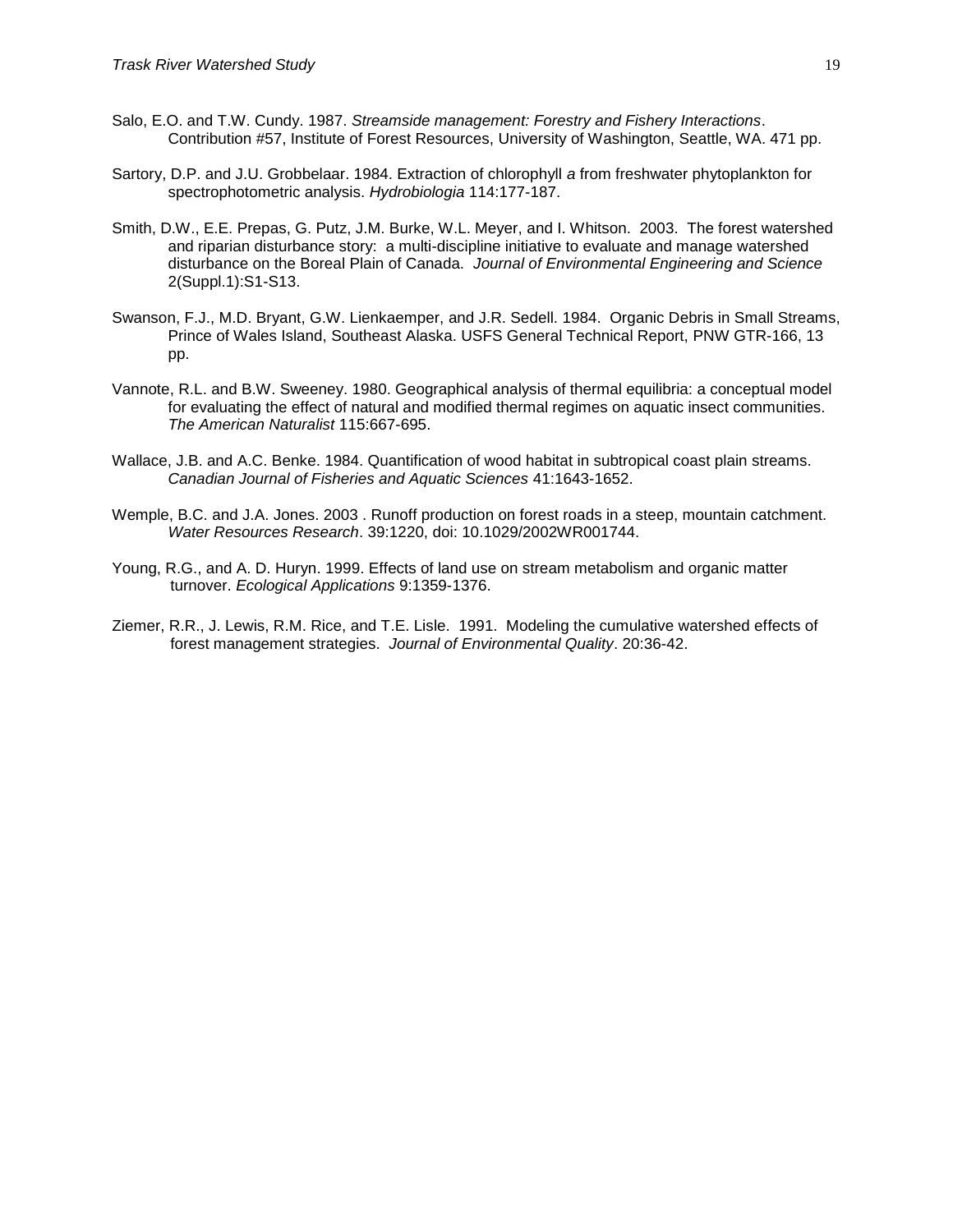# <span id="page-19-0"></span>**Appendices - Additional studies and grants**

## **Project Title: Oregon Plan Effectiveness: Effects of Contemporary Forest Harvest on Aquatic Ecosystems in Trask, Hinkle, and Alsea Watersheds**

## **Principal Investigators and affiliations:**

Sherri Johnson (US Forest Service, PNW Research Station) Arne Skaugset (Oregon State University, Forest Engineering) Jason Dunham (U.S. Geological Survey, Forest and Rangeland Ecosystem Science Center) Bob Bilby (Weyerhaeuser Company, Research) Dave Wooster (Oregon State University, Department of Fisheries & Wildlife) Judith Li (Oregon State University, Department of Fisheries and Wildlife) George Ice (National Council for Air and Stream Improvement, West Coast Regional Center)

## **Funded by Oregon Watershed Enhancement Board 2007**

## **Objectives:**

Three watershed studies (Trask River, Hinkle Creek and Alsea Revisited) described in this proposal are evaluating the question "Are contemporary forest management strategies adequate to sustainability meet Oregon Plan goals for this state's forested watersheds?"

Specifically, we are examining the responses of aquatic systems to forest harvest in headwaters, and quantifying downstream impacts as well. Uncovering the underlying processes responsible for observed changes in system and species condition is not simple. Stream ecosystems are complex and there are multiple linkages among system components and processes. While contemporary forest practice rules are designed to minimize negative impacts, forest harvest may affect elements or linkages at multiple points in the network and these effects may then cascade through the system. As such, there are multiple hypotheses, with the overall objectives to investigate:

1) The effects of forest harvest on the physical, chemical and biological characteristics of small headwater streams,

2) The extent to which alterations in stream conditions caused by harvest along headwater channels influences the physical, chemical and biological characteristics of downstream fish-bearing streams.

We request funds to purchase necessary equipment to conduct these studies. Operating funds have already been secured. The three studies complement each other by using comparible designs and methods for research across a range of environments. Hinkle and Trask are investigating linkages between small streams and downstream fish bearing streams for multiple parameters. Alsea is smaller area but has a long-term data to compare impacts of contemporary forest practices with those from historic logging. The Alsea also will investigate the effect of instream wood placement on fish habitat and fish populations.

## **Rationale:**

This proposal requests capital equipment funds to purchase and install instruments for research on watershed processes in these 3 projects. These research projects will evaluate the effectiveness of forest management practices in achieving Oregon Plan goals relating to water quality, aquatic habitat and fish. These studies focus on the impact of forest practices on small, headwater streams and the extent to which these impacts are transferred downstream. These collaborative WRC studies are watershed-scale, manipulative experiments involving teams of multidisciplinary scientists from multiple research organizations. These experiments are in cooperation with private industrial, state, and federal forest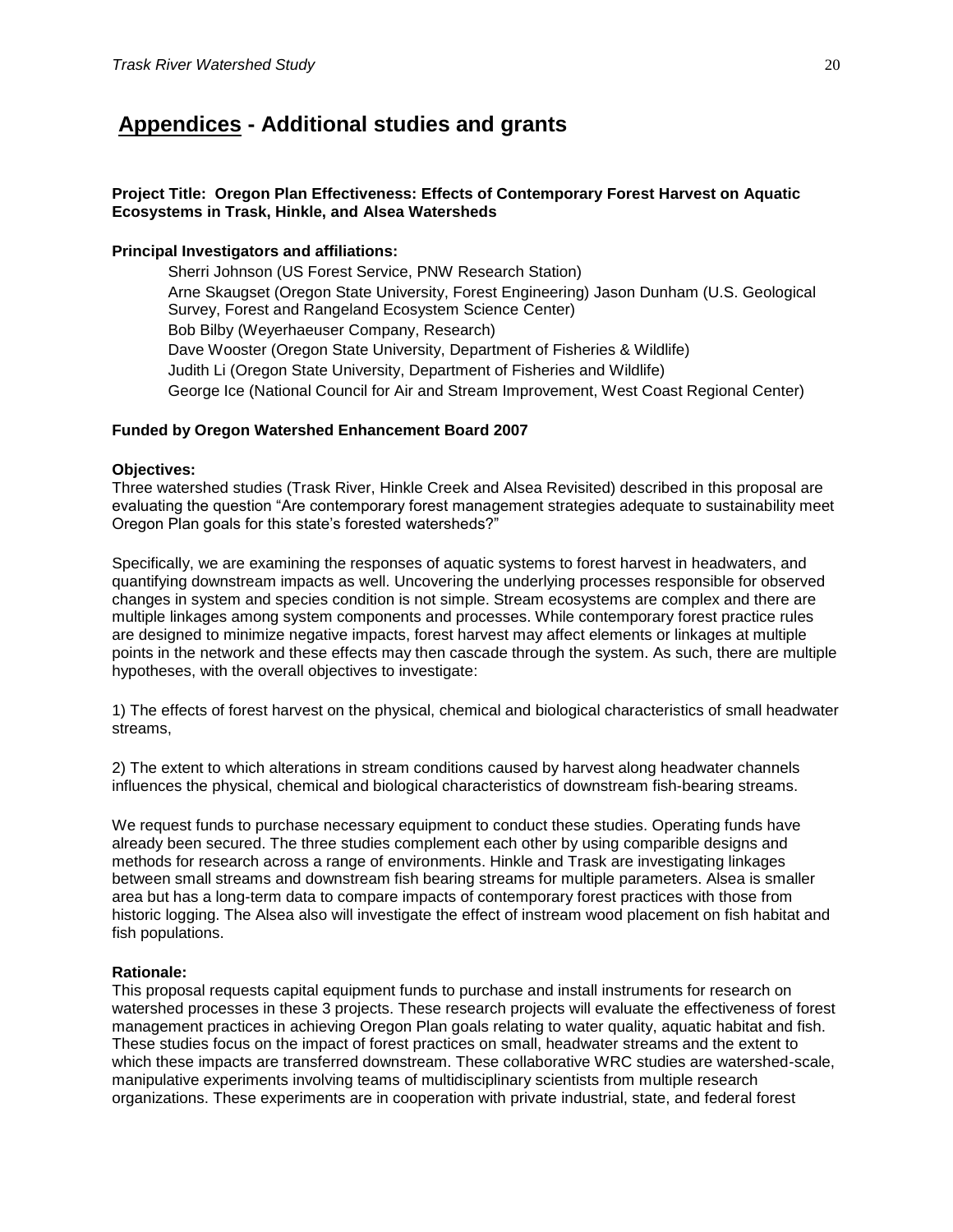landowners, who are providing substantial financial support and have altered management plans to accommodate these studies.

Forest management has the potential to greatly influence Oregon's Coastal and Cascade watersheds. Questions remain about effectiveness of contemporary forest management (e.g. fish response, cumulative effect) that are best addressed at through watershed studies. Use of similar methods in these 3 watersheds provides greater ecological context to address effectiveness questions.

Flow characterization is a critical component of aquatic habitat and watershed processes involving material and energy flux. Flume installations and TTS systems will provide a high degree of measurement accuracy. Equipment and supplies are requested to evaluate fish condition, growth, behavior, feeding, and movement habits. We will purchase instruments to examine influences of forest harvest on multiple other instream processes including stream temperature, benthic production, whole stream metabolism, DO, microclimate, incoming radiation, and primary production. The approaches taken in the three studies are complementary and information from each will aid interpretation.

## **Expected Outcomes:**

WRC findings will benefit state and private forest landowners and natural resource managers by expanding our understanding of linkages between forest practices, aquatic habitat, and fish. This improved understanding will enable state and federal agencies to develop and refine forest management strategies that protect and restore aquatic habitat while enabling forest owners to profitably manage their lands. Fundamental information on the organization and function of stream ecosystems will enable more efficient and effective distribution of resources available to restore streams in western Oregon.

A unique outcome of watershed scale research is the ability to link harvest effects with habitat and fish population responses. Often fish abundance is the only attribute measured in response to forestry treatments or altered habitat conditions. However, abundance represents the combined influences of multiple and sometimes opposing processes, and it can be difficult to discern the cause of observed population responses. Our approach will enable us to identify key responses that are most sensitive to forest management. Over the long-term, we intend to use this life history information in life cycle models for key species (e.g. coho). Our combined empirical and modeling work will enhance our understanding of relationships between fishes and forestry and will broadly apply to Coast and Cascade streams throughout the Pacific Northwest.

The results of the WRC research will be easily accessible by technical and non-technical audiences with the use of multiple communication strategies. Study results will be disseminated to the scientific community through the traditional means of journal publications and presentations at scientific meetings. WRC results will be provided to broader audiences through regional workshops, newsletters, and information posted on WRC and project websites. The WRC has an outreach program to ensure the communication strategy is effective.

## **Title: Pre harvest Habitat measures – Riparian and instream 2008 Funding provided as part of the OWEB Grant 2007 (above)**

The intent is to:

- Link channel responses with in-stream processes influencing biological characteristics of the stream and other biological hydrological sampling locations (i.e. fish habitat, macroinvertebrates, and amphibians)
- Link with management practices that may influence substrate characteristics (i.e. stream crossings and harvest units)

Sampling will occur in headwater basins within already established biological sample reaches above planned harvest unit boundaries and at downstream fish sites.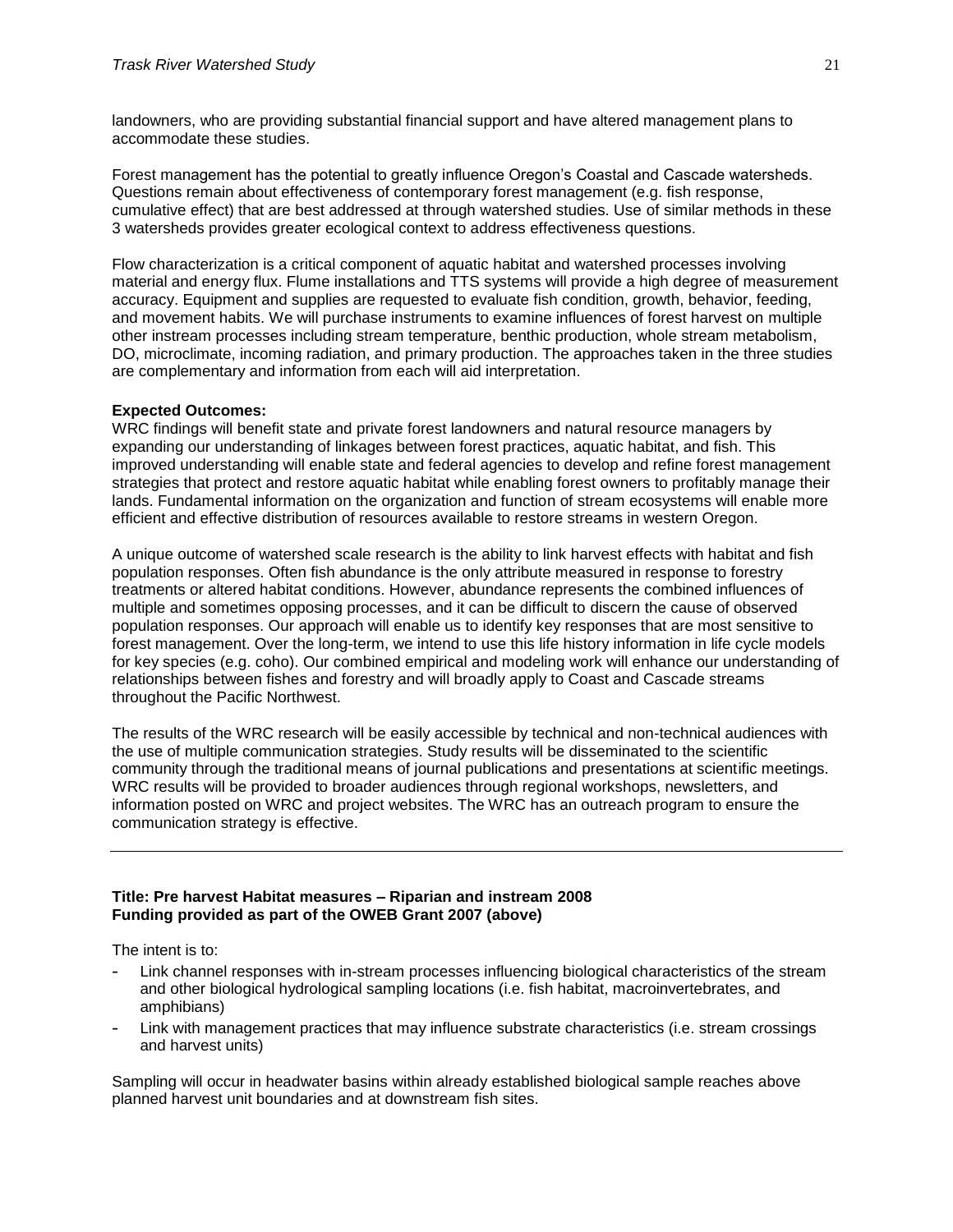#### **Field Methods**

Measurements for sample reaches will include cover, riparian characterization, channel morphology, substrate particle size distribution and characterization of roughness elements (i.e. wood volume and function).

Monumented sample reaches will be established within each headwater stream catchment and at the 5 downstream fish reaches. The reach lengths will be 100 m in headwaters and 200-300 m at downstream fish sampling reaches. Metal fence posts will be driven into both banks at the downstream end of reach. PVC will be inserted into left and right banks at intersection of perpendicular transects with stream (25m, 50m, 75m, 100m).

Vegetation transects will be established (a) perpendicular and (b) parallel to the stream on each side of the stream. In headwaters, they will be 25 m apart starting at downstream end of reach. At transects Perpendicular to Stream on Each Side, overstory tree species, diameter and distance from stream will be estimated. Shrub Plots will be within the transects, a 5X5m plot at the start and end of each 30 m transect. Percent understory cover by layer for low shrub and high shrub will be noted and number of tree seedlings estimated.

Belt transects parallel to stream will be established at the edge of active channel and parallel to the stream, on both sides of the stream. On every third 5m long x 2 m wide plot, percent overstory cover by species and percent understory cover by species

Shade and cover over the stream will measured at the center of each perpendicular transect, 0.5 m above the stream surface. Hemispherical photography will be taken when the sun is at low angles. Estimate of cover using spherical densiometer also collected at each photo point.

Downed wood will be quantified in stream and riparian areas using line intercept methodology at four riparian transects and 5 instream transects. Diameter at intercept (minimum size 10 cm), length of wood (minimum size 1m) and decay class will be recorded.

Channel and substrate metrics will be recorded instream. Widths, depths, channel unit type, and substrates will be measured at 10 transects per reach. Bank slope and incision will be estimated by the difference in height between the low water level and points in the riparian area at 1.5 and 3 m away from stream edge on each bank at each perpendicular transect

## **Title: Quantifying use and selection of hiding cover by salmon and trout across paired watershed studies in western Oregon**

## **Lead Investigator Jason Dunham with Heidi Vogel Funded by FRL 2007-2008**

**Background/Relevance.** Three paired watershed studies are now underway in western Oregon, and include Hinkle Creek (Umpqua River basin) and two watersheds in the headwaters of the Alsea and Trask Rivers in the central and northern coast range, respectively. These studies seek to quantify influences of forest practices on habitats supporting native fishes and amphibians by comparing environments and populations before and after harvest in streams with and without harvest. Much work has focused on fish growth, movement, population abundance and size structure. Less has focused on specific *mechanisms* influencing survival. It is well-established that survival may vary seasonally for many species, but *why* survival is lower or greater is not well understood. In other words, is survival tied to starvation, predators, disease, or other factors? We suspect predators play a major and unstudied role.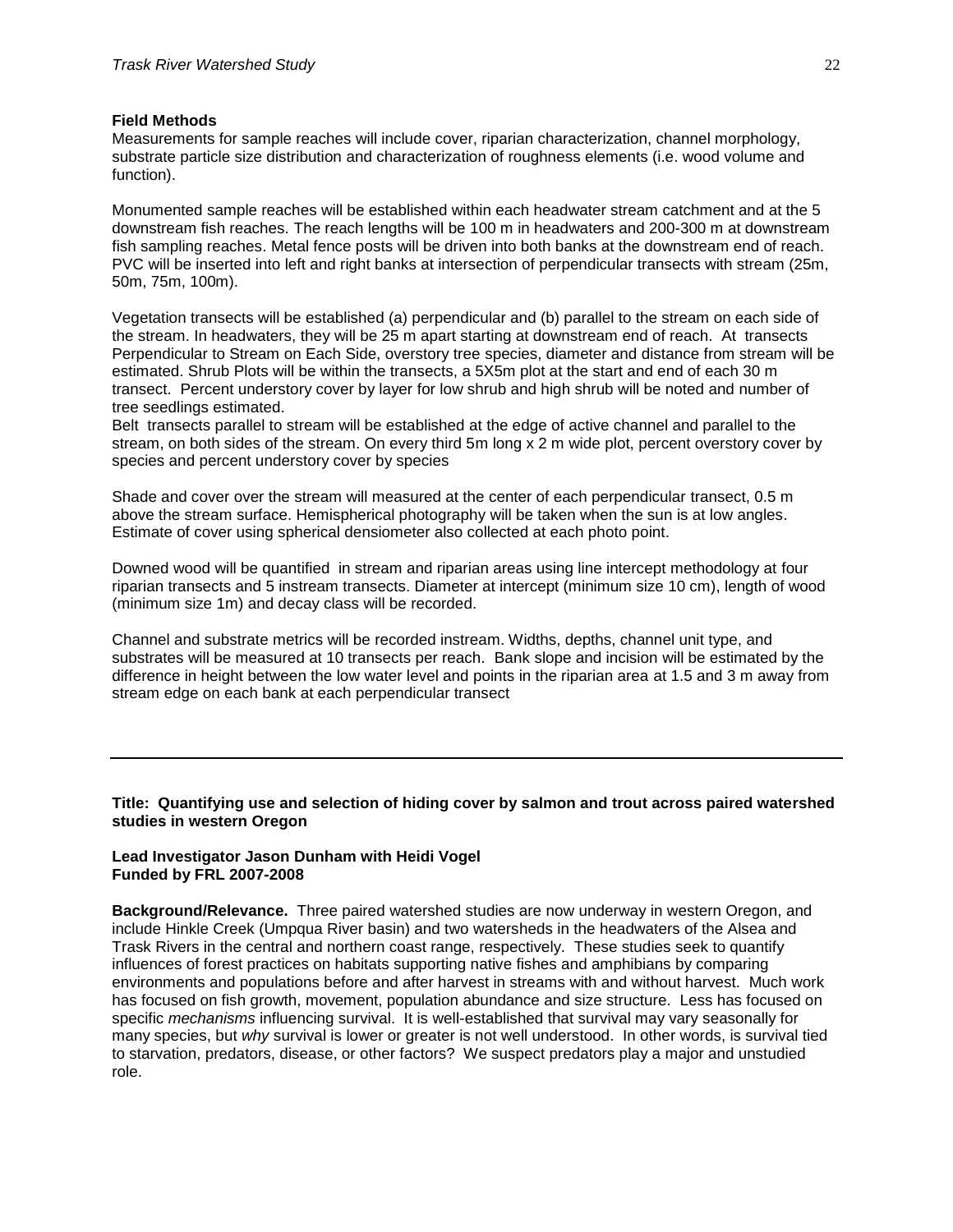Predators like birds and mammals in particular have strong impacts on salmon and trout in larger lakes and rivers, but studies in small streams such as those studied in the three paired watersheds are lacking. One reason is that observing these predators directly is a daunting logistical challenge. Predators may only visit an area once in a year or even less frequently and have an important influence on fish populations. Thus, it is necessary to devise indirect approaches for understanding how fish may interact with predators in small streams, and how the ability of fish to avoid predators is tied to local habitat conditions. This is a key linkage between the response of fishes to forestry and natural processes that influence availability of habitat that fish may need to avoid predators (hiding cover).

In this study we propose to measure characteristics of hiding cover and quantify use and selection of hiding cover by salmon and trout in the three paired watersheds. We will take advantage of existing marked fish to study their patterns of habitat use in relation to unused habitats to measure the strength of selection of habitats by individuals. By understanding what hiding cover is, and obtaining a measure of the quality of hiding cover (i.e., selectivity), we will have a much better sense of how fish use habitat to avoid predation. Work will occur during seasonal low flows in summer and fall, where fish may be more confined and vulnerable to predators (D. Bateman, personal communication). To determine if fish are using hiding cover, we will approach the stream with mobile antennas submerged to detect locations of marked individual fish. Fish that do not move after detection are assumed to be using hiding cover, whereas fish that leave the vicinity are assumed to be using a different tactic (evasion) for avoiding what they perceive to be predators (humans entering their habitat). When possible, underwater observation will be used for verification. Measures of hiding cover will include size of pools (e.g., area, depth) and availability of instream cover (e.g., wood, un-embedded substrate, undercut banks, boulders, turbulence). Other factors (e.g., velocity, light) may also be important. At the level of individuals, natural selection should drive individuals to select habitats that provide greater opportunities for feeding and for surviving the threat of predators. The relative benefits of different habitats should also be conditioned on characteristics of the individual (e.g., size) and external factors such as temperature and the density of con-specific and hetero-specific competitors, as well as availability of different habitat types (e.g., if cover is abundant and available, then selectivity should be lower).

**Objectives:** 1) measure habitat use and availability for coastal cutthroat trout, steelhead trout, and coho salmon to model patterns of habitat selection within individual locations (stream reaches); 2) compare results among locations to understand conditions that may modify habitat selection (e.g., among paired watersheds, sites); 3) identify habitat characteristics within each location that are most important to different species in terms of the strength of selection observed by individual fish.

## **Title: Riparian birds and their diet**

## **Lead Investigators Joan Hagar and Judy Li, Marcia Humes, Oregon Department of Forestry Funded by Forest Science Partnership 2008**

## **Background and relevance**

Although riparian management strategies are primarily concerned with aquatic resources, they also have an important influence on terrestrial wildlife, especially those species associated with streamside habitat. Small stream ecosystems in particular are tightly coupled with terrestrial systems, so management actions in riparian zones will undoubtedly influence both systems in complex, interactive ways. For this reason, understanding the ways in which management actions implemented to achieve goals for aquatic habitats also influence terrestrial organisms is important for managers. We propose to add a component to the Trask Watershed study to assess the response of songbirds to the riparian management activities being evaluated. We chose songbirds as a study subject because 1) several species are associated with riparian habitat along headwater streams and respond measurably to the proposed harvest treatments (Hagar, J.C. 1999. J. Wildl. Manage. 63:484-496); 2) some of these species may be linked to aquatic systems through trophic interactions: riparian birds feed on adult aquatic insects that emerge from streams (Robillard 2006 (CFER project)); and 3) they are relatively easy and inexpensive to sample.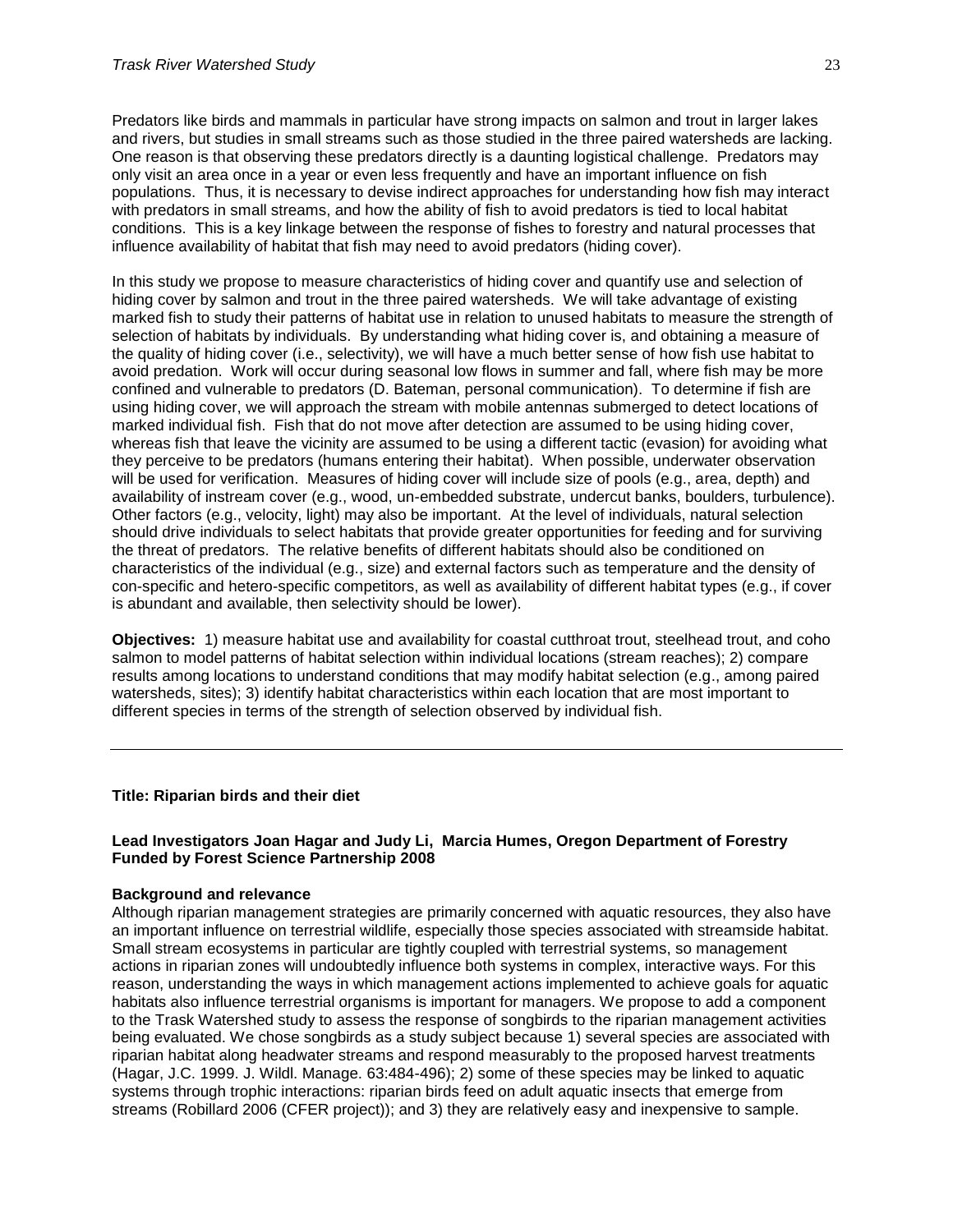### **Research Objectives:**

Harvest treatments on the Trask watershed study will be implemented in 2011, so a primary objective of this proposal is to collect baseline data describing the species composition, abundance, and habitat associations of riparian songbird assemblages prior to treatment. As well as providing a powerful means of evaluating treatment effects, baseline data also can be useful in addressing basic research questions about ecological patterns and processes. We will address the following research questions with pretreatment sampling:

*1) How is variation in the abundance of emergent aquatic insects (prey for riparian-associated bird species) related to aquatic variables such as primary productivity, sediment and nutrients?* 

Approach: We will sample emergent aquatic insects in the riparian zone at all established Trask study sites. Model selection procedures will be used to identify the aquatic variables (collected by other members of the interdisciplinary team) that best explain variation in abundance of emergent insects.

*2) Which habitat and resource variables best explain variation in the density and territory size of selected bird species associated with riparian habitat (e.g., Pacific-slope flycatcher, winter wren, Swainson's thrush).*

Approach: We will use territory mapping methodology to estimate density and territory sizes of songbirds at all established Trask study sites. We also will collect data on key habitat variables describing vegetation composition and structure to use in habitat relationships modeling. Abundance of emergent aquatic insects (above) will be used as a predictor variable.

### **Study Relevance**:

The Trask Watershed study represents a substantial investment by multiple land management agencies in well-designed and scientifically rigorous research to increase understanding of management effects at an ecosystem scale. Adding a component to the established study that addresses riparian-associated birds is a very cost-effective means of addressing questions about effects of riparian zone management on terrestrial wildlife.

These questions are important to managers because goals of riparian zone management for most agencies include the protection of habitat for terrestrial wildlife as well as aquatic systems (e.g., see BLM Aquatic Conservation Strategy; and ODF, NW State Forests Management Plan, Chapter 4).

## **Title: Quantifying riparian stand structure and microclimate/-site attributes and connecting to stream ecosystem drivers**

**Lead investigators** Temesgen Hailemariam (OSU), Joan Hagar (USGS FRESC), Bianca Eskelson (OSU, PhD candidate), Liz Dent (ODF)

#### **Funded by Forest Science Partnership 2008**

**Project Summary:** Leaving trees along stream systems has become the accepted mechanism for achieving goals related to stream and wildlife protection when adjacent uplands are harvested. Riparian composition and structure are major attributes driving these riparian ecosystems services. In riparian ecosystems, forest structure varies widely as a result of differences in tree distribution patterns, species composition, and differentiation in the vertical (e.g., height diversity), horizontal (e.g., light, moisture, nutrient availability, gaps), and temporal dimensions. This variability is a key driver-exerting strong influence on functions and attributes such as large wood recruitment, microclimate, water quality, and presence and abundance of flora and fauna.

Riparian monitoring is complex requiring detailed measurement and analyses over time of riparian structure. Companion measures that quantify linkages between forest structure and stream ecosystem services (e.g. microclimate, stream temperature and dissolved nutrients) are required to evaluate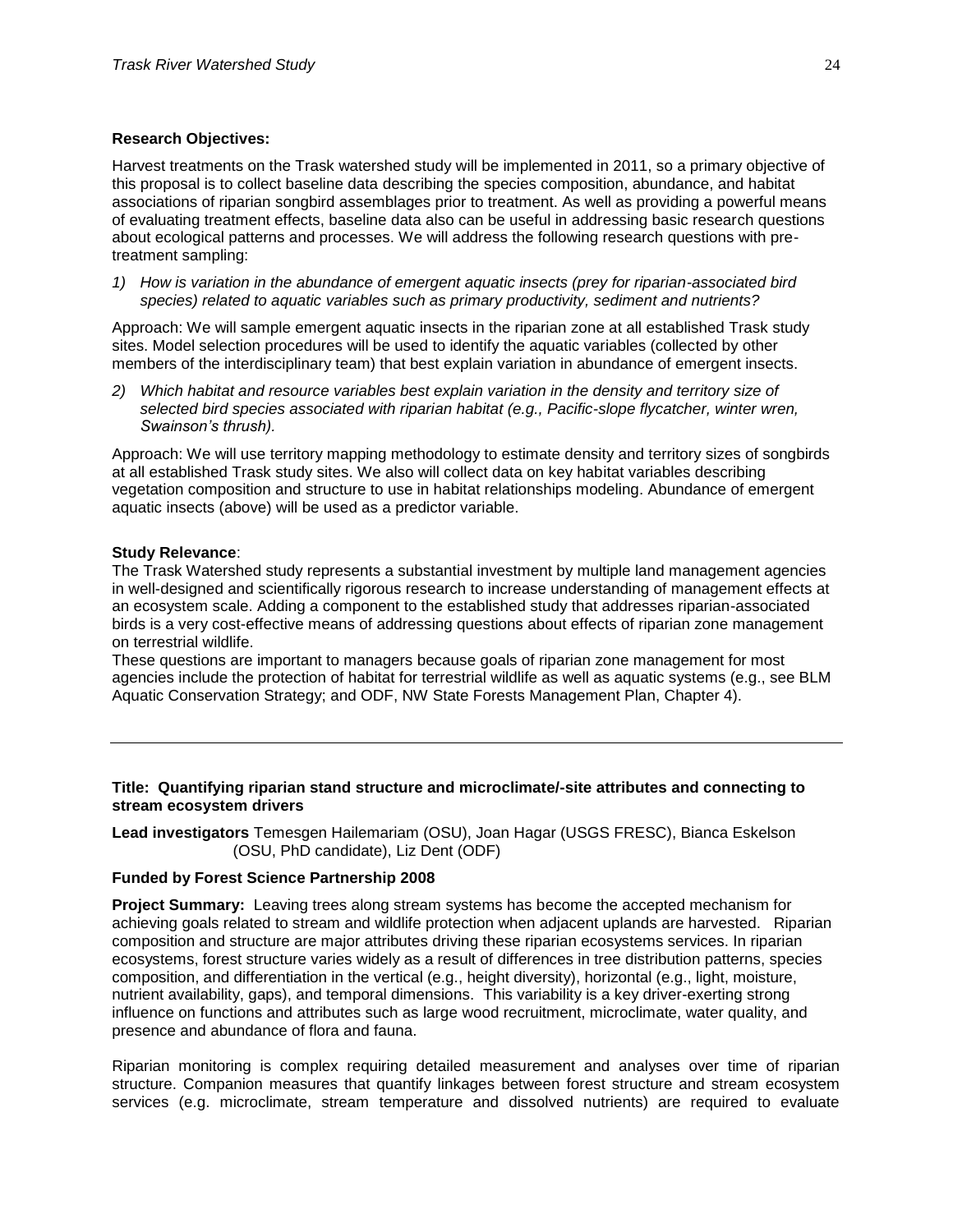effectiveness. The high within- and among-riparian variations contribute to the difficulty of quantifying and connecting riparian structure to stream ecosystem drivers. Cognizant of these facts, this study proposes an evaluation of the efficiency and suitability of selected methods to quantify and connect stand structure to stream ecosystem drivers while considering the longitudinal and vertical variations within and among riparian zones.

This project is part of the longer-term Trask River Watershed Study evaluating the effects of harvesting on riparian structure and linkages with micro-climate and ecosystem processes. This project has the following four primary objectives.

1) Evaluate methods to quantify riparian stand structure and how it drives ecosystem services such as microclimate.

The evaluation will focus on suitability of selected methods to quantify riparian structure, microclimate, and other microsite parameters for describing spatial patterns at multiple scales. We will provide methods to monitor inherent spatial variation of microclimate and microsite attributes in riparian forests as well as changes that result from harvesting.

2) Characterize and quantify relationships between riparian structure and composition and diversity of understory vegetation.

More recently neighborhood-based measures have been used to describe complex forest structures. Such measures include trees distribution patterns, size differentiation, spatial aggregation and species mingling.

3) Test the suitability and predictive abilities of neighborhood-based measures to quantify forest structure and to link forest structure and microclimate/-site attribute attributes to stream ecosystem drivers.

Neighborhood-based measures quantify spatial forest structure without measuring distance between trees or establishing tree coordinates, and allow quantitative comparisons among complex forest structures. Moreover, these measures are capable of detecting subtle structural changes (e.g., height differentiation due to competition) and quantifying the effect of management activities and competition on stand structure. As a result, these indices are suitable for long term forest monitoring.

4) Quantify linkages between riparian structure and riparian services such as microclimate, wildlife habitat, and water quality.

The diversity and complexity of riparian vegetation and proximity to water resources make them critical landscape features for managing wildlife habitat, water quality and other related landscape level processes such as habitat fragmentation and stream bank stabilization. While the knowledge base for riparian structure and riparian services is still relatively new and evolving, managers are making decisions today and need to make these decisions on the best currently available science. It is imperative that managers have simple methods for relating and developing empirical relationships to link riparian structure and riparian services.

**Value to forest land managers:** There is a long history of leaving trees in riparian buffers along streams to protect stream resources. An improved understanding of linkages between riparian stand structure and stream resources being protected will benefit managers and policy makers by providing reliable, repeatable, and cost effective methods to quantify these linkages. This knowledge is critical to understanding the effectiveness of riparian strategies in achieving goals for riparian-dependent ecosystem services. Furthermore, the project provides forest managers and policy makers with a tool that will strengthen the "scientific basis of ecological monitoring" thorough data collection and analytical methods that consider both "lateral and longitudinal" variations.

## **How the project would support a particular theme area.**

Attaining the objectives outlined above improves the accuracy of predicting riparian stand structure and microclimate/-site attributes, and improves predictive ability of neighborhood-based measures across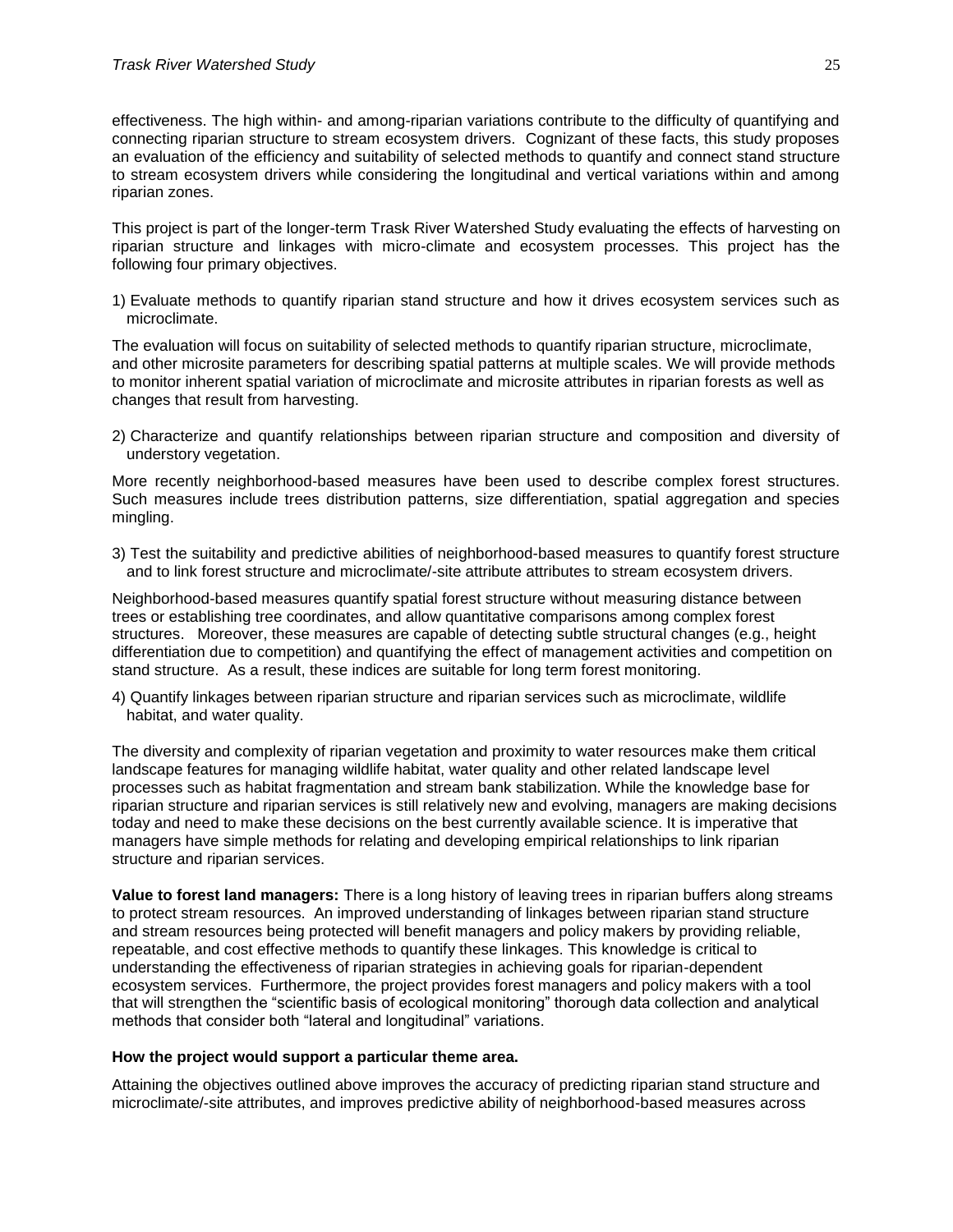spatial scales. The results of the study help us to understand "riparian processes and functions" and to advance "the scientific basis of ecological monitoring".

## **Title: Experiment on temperature influences on macroinvertebrate growth and emergence**

## **Principal investigators Judy Li and Sherri Johnson**

We are conducting laboratory experiments at the Oregon Hatchery Research Center to examine influences of temperature on growth, biomass and timing of emergence for indicator species of macroinvertebrates. According to existing but limited research, increases in temperature lead to faster growth through each instar (Vannote and Sweeney 1980, Harper and Peckarsky 2006). This faster growth has been suggested to translate into smaller sizes and reduced biomass as well as earlier emergence. For insect taxa with multiple generations per year, temperature changes could result in more generations per year of smaller individuals. Fish diets are greatly influenced by the biomass of insects they consume, and we know little about the factors influencing the biomass of their prey.

We will examine experimentally the influences of stream temperature on macroinvertebrate size and biomass, as well as the timing of emergence, all of which would influence the life cycle of the invertebrates and their availability to fish. We will measure aquatic larval growth rates, sizes, wing development and timing of emergence as adults for representative mayflies, stoneflies and caddisflies. Larval macroinvertebrates will be collected from nearby headwater streams and reared in at the flowthrough systems provided by the Oregon Hatchery Research Center (OHRC).

Responses of macroinvertebrates to stream water of three temperature regimes will be studied. Temperature treatments will consist of three different regimes: (1) temperatures typical of undisturbed headwater stream; (2) elevated temperatures of 2-3°C, such as might be expected of headwater streams where riparian vegetation has been removed. Most growth and temperature experiments in the literature have been conducted at constant temperatures (Quinn et al. 1994), however these two treatments will be allowed to fluctuate with natural diel regimes. The third thermal treatment will control for these diel fluctuations by warming water to a constant 18°C. These experiments will begin July 2007 and if successful, a second set of will begin in spring 2008 to examine responses to increased temperature in spring and early summer.

## **Title: EFFECTIVENESS OF MODERN FOREST PRACTICES FOR MAINTAINING WATER QUALITY AND FISH HABITAT IN HEADWATER STREAMS OF WESTERN OREGON**

**Investigators Dr. Bob Bilby, Weyerhaeuser Company; Dr. Jason Dunham, USGS; Dr. Bob Gresswell, USGS; Dr. Sherri Johnson, USFS PNW Research Station; Jeff Light, Plum Creek Timber Company**

#### **Funded by Agenda 2020 and US Forest Service Pacific Northwest Research Station**

## **Rational**

The Oregon Forest Practices Act (FPA) was the first in the United States to include provisions for the protection of water quality and fish habitat. The FPA provides a set of rules defining the Best Management Practices (BMPs) for commercial forest operations in the state. High levels of compliance with these regulations has been demonstrated in many watersheds of Oregon's Coast Range and Cascade Mountains; however, questions remain about the effectiveness of contemporary BMPs in meeting water quality goals and biological objectives for fish and other aquatic biota. Many of these questions are best addressed at a watershed scale.

#### **Objectives and Hypotheses**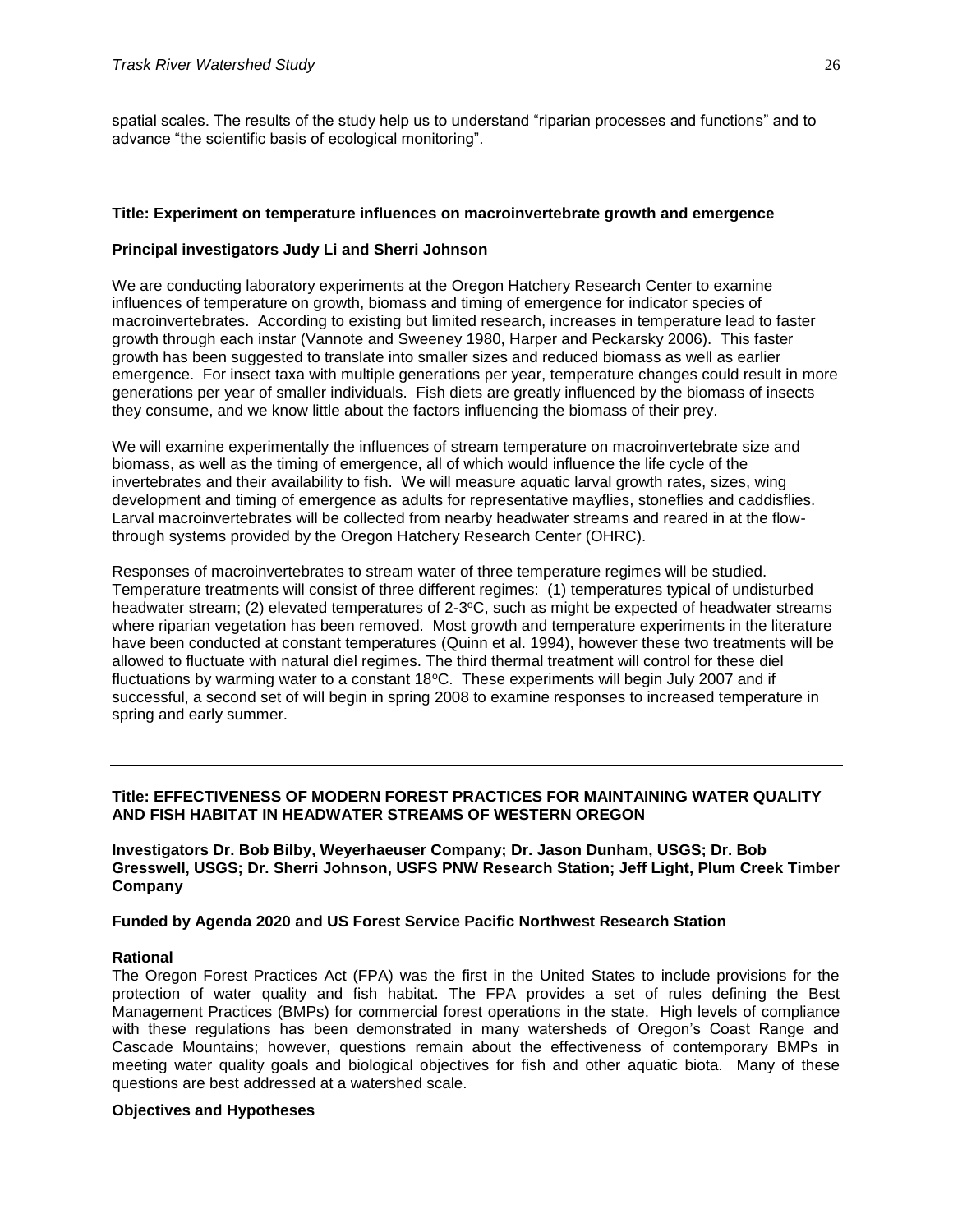The three WRC studies have complementary objectives and designs and are measuring similar response parameters (Table 1). Both biological and abiotic characteristics of stream and riparian systems are being evaluated. The range of approaches and methods are intended to maximize the applicability of the results to watersheds throughout the Pacific Northwest. The whole-basin focus of the Hinkle and Alsea sites allows detection of patterns and changes at the watershed scale, and requires statistical techniques to address issues of spatial and temporal autocorrelation of these continuous data. The high-resolution site-level focus on biological processes in the Trask will provide insight on mechanisms behind any changes in patterns detected at the watershed scale. The long sampling history in the Alsea will provide a better understanding of temporal patterns of disturbance and recovery that are crucial for interpreting forest management effects. These design features, along with a common before-after, control-impact approach, will help make the most of the paired watershed approach.

Our work on fish acknowledges that population responses to changes in habitat related to forestry and natural influences can be highly complex. Accordingly, we have adopted both population and individualbased analyses of fish responses to changes in ambient conditions across all three watershed studies. Our intent is to understand both patterns over time and space and the underlying processes or mechanisms that are responsible. Without understanding broad patterns, the relevance of individual processes is unclear. Without understanding processes that create patterns, our ability to understand how management can influence populations is diminished. With an approach that combines these different perspectives, we will obtain results that are more relevant to management goals and management actions.

Objective 1. Long-term monitoring of patterns of abundance, distribution, and movement of fish in relation to natural and forestry-related changes in habitat, including changes in stream discharge, sedimentation, temperature, and channel structure.

Hypotheses – Because forestry can have influences on many physical processes that may directly or indirectly influence fish in headwater streams, we anticipate the possibility of a distinctive change in population-level responses following forest harvest. These responses should be linked to measured changes in stream discharge (low flow and high flow events), sedimentation (e.g., suspended sediment and deposition), temperature, and channel structure. This is the traditional "before-after" comparison of patterns that has been used in past studies of fish-forestry interactions to understand fish population responses. A vast array of literature relating fish populations to the basic physical measures in this study suggests that responses are possible if changes are great enough. Our design allows consideration of the influences of natural variability on populations by collecting pre-treatment data and including an untreated reference stream as a comparison. This statistical comparison will complement our more detailed look at individual responses and actual processes that contribute to population dynamics.

Objective 2. Understanding of processes that drive population-level responses of fish in headwater streams, including variability in the feeding ecology of individuals, fine-scale habitat use, immigration, emigration, individual growth, condition, and survival.

Hypotheses – We know that population dynamics is an emergent property from the consequences of individual behaviors leading to variability in birth, death, immigration, and emigration. Consequently we have employed different designs to examine seasonal movement and survival across the year (Hinkle Creek and Alsea Watershed), as well as measurements of growth, condition, and fine-scale patterns of habitat use and movement within the Trask Watershed. In the latter we are focused on summer low-flow processes, a time period when survival is lowest (Berger 2007) and fish growth appears to be limited (D. Bateman, unpublished). Studies in Hinkle Creek and the Alsea Watershed will continue through winter, as they are focused on seasonal distribution and movement. Our examination of individual behaviors and condition will allow us to understand how population dynamics emerge and to identify specific factors that contribute to population dynamics, including those influenced by forestry. For example, changes in availability of cover and in extent and duration of summer and fall low-flows can influence predation risk and survival. Changes in temperature can alter metabolism and growth of fish. The influence of other species in the system (e.g., sculpins and Pacific giant salamander) can alter the trophic ecology of salmon and trout, our focal species.

## **Deliverables**